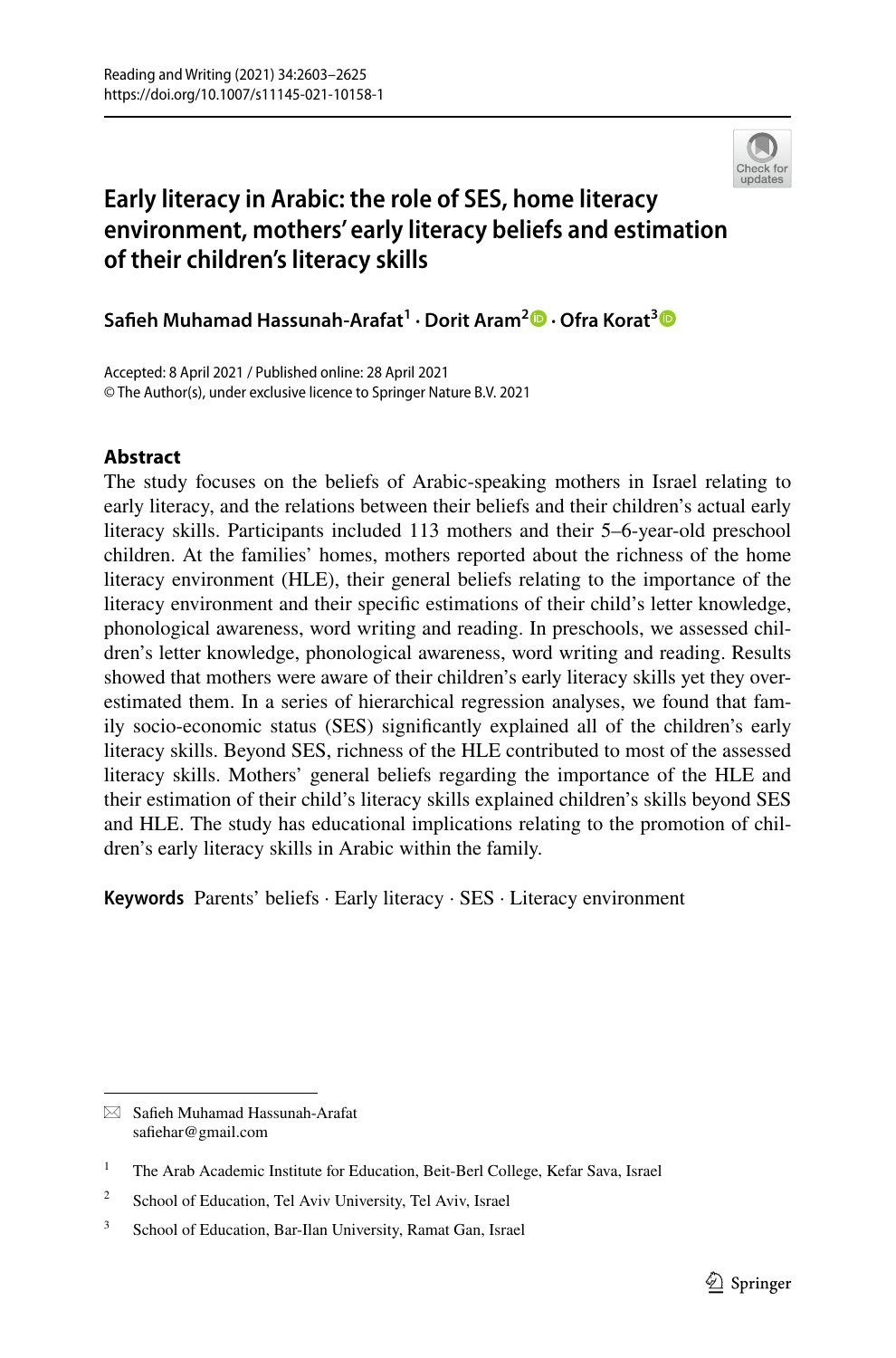## **Introduction**

According to Bronfenbrenner's ([1979,](#page-19-0) [1986\)](#page-19-1) ecological model, the child's environment is described as a set of systems surrounding the child (e.g., culture, school). All these systems have an efect on the child's development, yet the one closest to the child (i.e., home) has the greatest impact. In line with this theory and its application to children's literacy acquisition, children's reading and writing development occurs within a sociocultural context. The home is the closest context to the child, and it plays a signifcant role in children's literacy development (McBride-Chang, [2014\)](#page-21-0). In the current research, we focus on this context, and within it, explore the role of the families' socio-economic status (SES), home literacy environment (HLE), mothers' beliefs about the importance of the HLE, and their estimation of their children's early literacy skills as predictors of preschool children's early literacy skills in Arabic. The study has implications for understanding the development of early literacy skills amongst Arabic-speaking children in the home context. This is particularly important given the unique characteristics of Arabic and the limited research relating to parents' understanding of the development of children's early literacy skills within families of Arabic-speaking children around the world.

#### **The Arabic Language**

The Arabic language is one of the most widespread languages in the world, spoken by more than 422 million people and it is among the seven most used languages on the Internet (Al Nab'a Informatics Network, [2018](#page-18-0)). Arabic-speaking children who begin to acquire the foundations of reading and writing face two challenges—the diglossia and the orthographic structure of Arabic.

#### **Diglossia**

Diglossia is a situation where two varieties of the same language exist side by side, the Spoken language and the Standard language (Ferguson, [1959](#page-20-0)). They are used for socially distinct functions. Spoken Arabic is the day-to-day language, and it is comprised of dialects for diferent countries, and even within the same country. Standard Arabic is the language for communication throughout the Arabic-speaking world for writing, speeches, religious sermons, etc. (Ferguson, [1959\)](#page-20-0). There are phonological, spelling, morphological, lexical, and syntactical diferences between the Spoken and the Standard languages and they afect children's literacy acquisition (Saiegh-Haddad, [2017](#page-21-1), [2018\)](#page-21-2). Arabic-speaking preschool children are exposed to the Spoken language in their home environment and to the Standard language when reading children's books, or watching television (Al-Bahiri and Mahfouzi, [2014;](#page-18-1) Kareeri, [2013](#page-20-1)). Upon entering school, the children learn to read and write in the Standard language (Amare & Mari, [2004](#page-18-2); Ayari, [1996](#page-18-3)); while they have some familiarity with it from prayers, shared book reading or T.V., the Spoken language is their main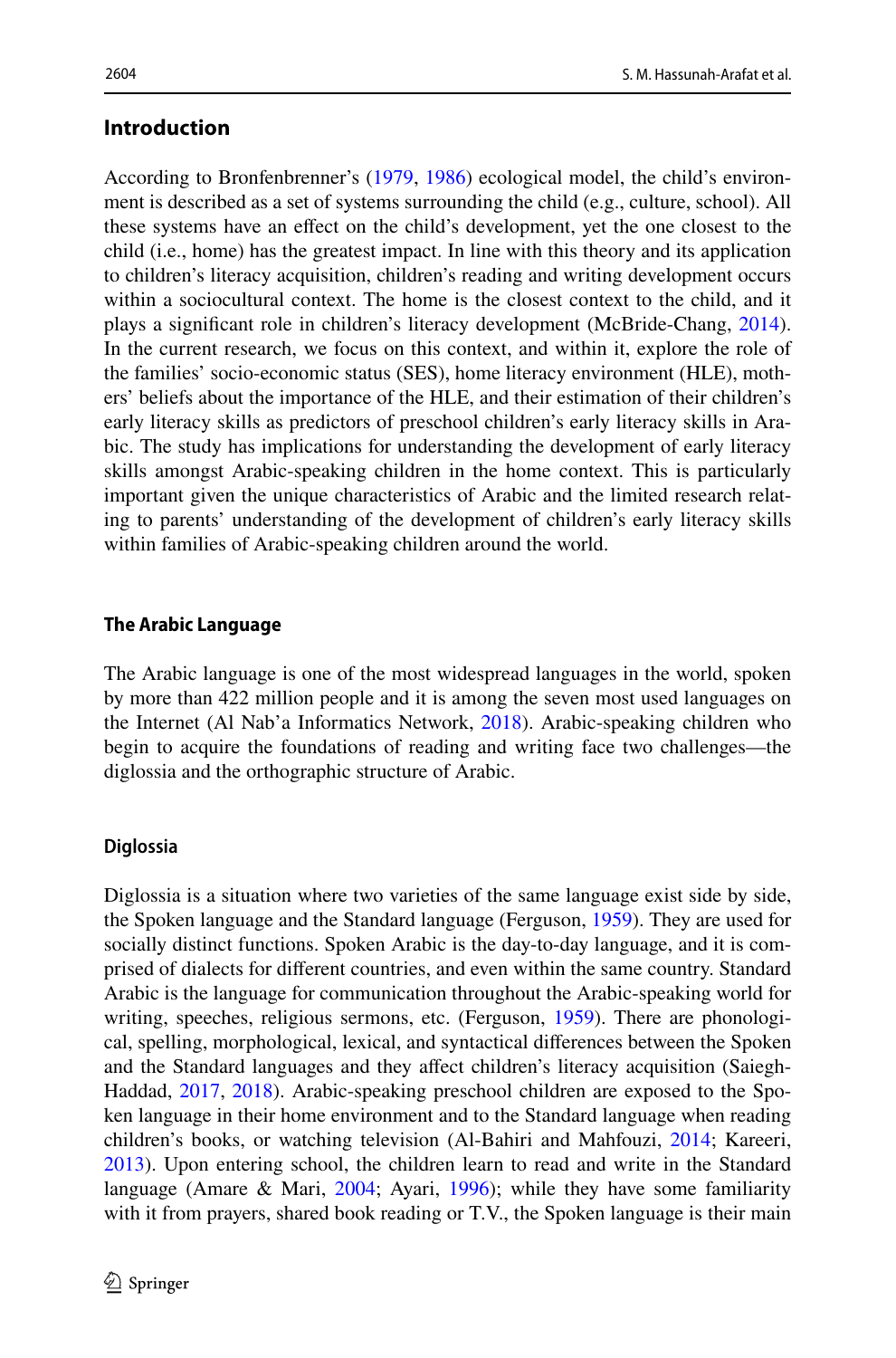language (Saiegh-Haddad, [2012](#page-21-3)). The diglossia keeps afecting children's literacy development after entering frst grade, because they are exposed to the Spoken language frst and it impacts their language processes (Saiegh-Haddad, [2018\)](#page-21-2).

#### **The Arabic Orthography**

Arabic is a consonantal writing system known as an *abjad* (Saiegh-Haddad, [2018;](#page-21-2) Share and Daniels, [2016](#page-22-0)). It has numerous unique script-specifc characteristics that may challenge young readers and writers (Daniels and Share, [2018\)](#page-19-2). Every letter in Arabic has three or four forms. For example the letter  $/$ ji:m/ $(\tau)$ : appears differently at the beginning of the word  $(\rightarrow)$ , middle of the word  $(\rightarrow)$ , unconnected at the end of the word  $(\tau)$ , and connected at the end of the word  $(\tau)$  (Abu-Rbia and Taha, [2006\)](#page-18-4). The form of the letter changes based on its position in the word and its connection to the letters that are near it. In addition, some of the letters in Arabic have similar shapes and the diference between them is the diacritics that are positioned beneath or above them. For example: /ta:?/  $\leftrightarrow$  ha:?/  $\leftrightarrow$  nu:n/  $\circ$ , /a:?/  $\leftrightarrow$  (Azazaia, [2000\)](#page-18-5). Additionally, Arabic orthography is characterized by a diacritic at the end of the word, which is specifc to the syntactic role of the word in the sentence.

Studies revealed that Arabic orthography can cause a delay in word recognition, which causes delays in reading due to the perceptual load, not only amongst young children, but even those in the third and sixth grades (Abdelhadi et al., [2011](#page-18-6); Eviatar et al., [2004](#page-19-3); Ibrahim, [2010;](#page-20-2) Ibrahim et al., [2007;](#page-20-3) Yassin et al., [2020\)](#page-22-1). Arabic-speaking children cope with these challenges from a young age, when they encounter the Arabic writing system. Acknowledging these challenges, the Israeli Ministry of Education ([2008\)](#page-20-4) published a curriculum to help young children aged 3–6 acquire early literacy milestones in Arabic. This curriculum focuses on alphabetic skills, emergent writing and reading, oral language, communication skills, and book immersion.

#### **Early Literacy Skills in Arabic**

Children express interest in the building blocks of literacy (e.g., letters, written words, books) from an early age (e.g., Robins et al., [2014\)](#page-21-4). In this study, we focused on alphabetic skills in Arabic (letter knowledge, phonological awareness, early writing and reading), which are central predictors of reading and writing achievement (Chambré et al., [2017;](#page-19-4) Treiman, [2017\)](#page-22-2).

#### **Letter Knowledge**

Arabic has two systems of letter names, Standard letter names and Spoken letter names. The name in the Standard language starts with the phonemic sound that the letter represents (B-Baa), whereas the Spoken name ends with the phonemic sound that the letter represents (B-Eb) (Hassunah Arafat, et al., [2021](#page-20-5)). Some studies show that children name the letters using the Standard names more than the Spoken ones (Abu Ahmad, [2015](#page-18-7); Hindi, [2012](#page-20-6)), while others found that children name the Spoken and the Standard letters to the same degree (Levin, et al., [2018;](#page-19-5) Sarsour, [2013](#page-22-3)). It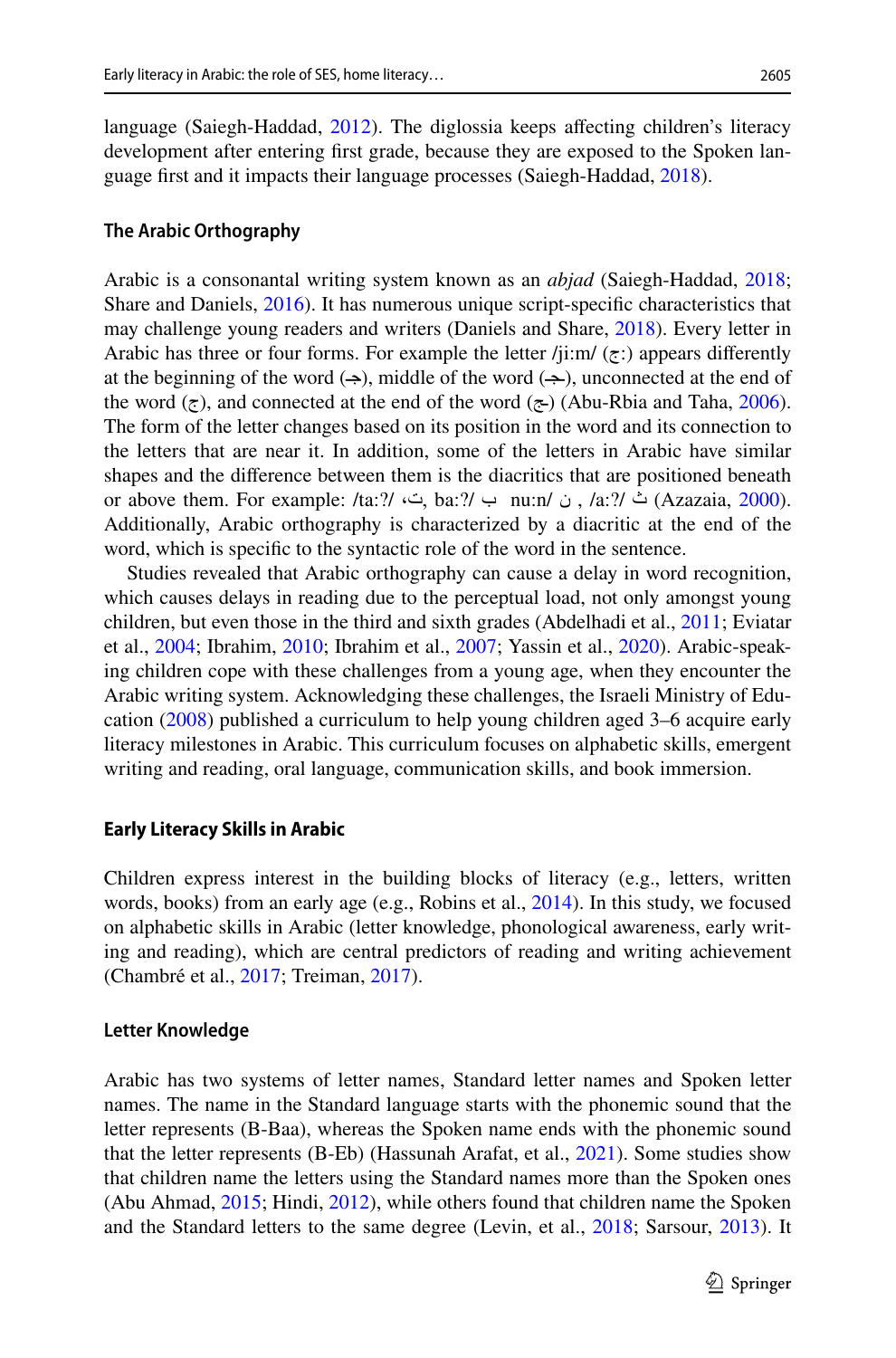seems the children learn specifcally what they are being taught. If they are consistently exposed to the Standard names, they learn them (Sarsour, [2013](#page-22-3)). Learning the Standard letter names is in the curriculum and preschoolers recognize letter names better than their phonemic sounds (Abu Ahmad, [2015](#page-18-7); Hassunah-Arafat, [2010;](#page-20-7) Hindi, [2012\)](#page-20-6).

#### **Phonological Awareness**

Few studies have evaluated phonological awareness in Arabic among preschoolers; most have focused on elementary school children (Eviatar & Ibrahim, [2000](#page-19-6); Saiegh-Haddad, [2007](#page-21-5); Taibah & Haynes, [2011](#page-22-4); Tibi, [2010](#page-22-5)). Studies amongst Arabic-speaking preschoolers in Israel found that children's ability to identify the closing sound of a word was better than their ability to identify the opening sound, in words that are pronounced the same in Spoken and Standard Arabic (Eviatar & Ibrahim, [2000;](#page-19-6) Hindi, [2012](#page-20-6); Sarsour, [2013](#page-22-3)). According to Tibi [\(2010](#page-22-5)), Arabic has a simple syllabic structure, where words are comprised of open and closed syllables. It is therefore easier for children to identify sub-syllables than phonemes. She recommends encouraging children to first be aware of the suffixes of words, which often represent a single phoneme (e.g., 'house' *ba-yi-t*/بيت /ends with /t/). It is important to note that learning the names of Arabic letters, both Spoken and Standard, promotes the ability to isolate the opening and closing phonemic sounds (Sarsour, [2013](#page-22-3)). Kardosh [\(2016](#page-20-8)) revealed that as in other languages, phonological awareness amongst Arabic-speaking preschoolers develops from larger units (syllables) to smaller units (phonemes).

#### **Early Writing Skills**

There is minimal research on early writing skills among Arabic-speaking preschoolers. In Arabic, each written letter represents a phoneme (e.g., b) or sub-syllable (e.g., ba). The writing level of 5–6-year-old Arabic-speaking preschoolers is generally low and expressed in writing letter-like symbols or random letters—i.e., Arabic letters not related to the word (Aram, et al., [2013](#page-18-8); Jamallah-Nasser, [2008](#page-20-9)). From studies around the world, it seems that early writing skills are one of the important predictors of reading and writing in school (National Early Literacy Panel, [2008\)](#page-21-6). Indeed, in a longitudinal study in Israel, Author et al. ([2017\)](#page-20-10) found that early writing skills predicted literacy achievement (word reading and writing) in school amongst Arabic-speaking children.

#### **Word Recognition**

The complex orthography of Arabic makes it hard for young children to acquire reading. For example, Ibrahim et al. [\(2007\)](#page-20-3) found that Arabic speakers were more successful than Hebrew monolinguals, and Russian–Hebrew bilinguals on phonological awareness, but were less successful on reading tasks. Similarly, Bentin and Ibrahim [\(1996\)](#page-19-7) assessed word identifcation amongst skilled Hebrew and Arabic-speaking children and found that the reaction time for identifying words in Arabic was longer than for identifying words in Hebrew. The authors attribute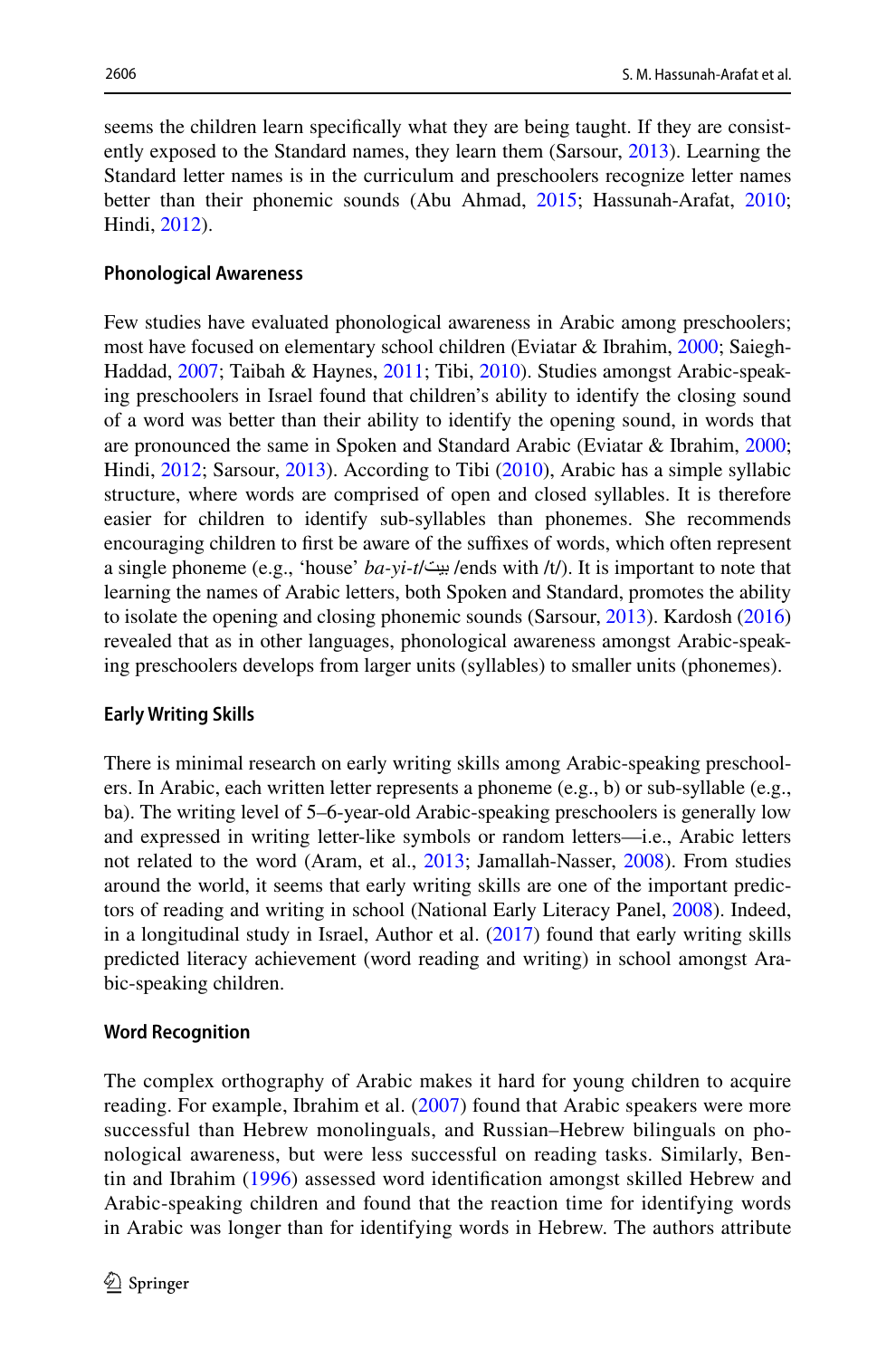these fndings to the complexity of Arabic and the numerous letter shapes. Reinforcing these fndings, a study by Abdelhadi et al. ([2011](#page-18-6)) showed that the efect of the orthographic visual load continues to afecting Arabic-speaking readers, even in the sixth grade. Teaching preschoolers letters' shapes and names in Arabic benefted their word identifcation skills (Sarsour, [2013](#page-22-3)).

The recognition that reading and spelling do not emerge in children by virtue of growing up among literate people (Ehri et al., [2001\)](#page-19-8), and the evidence of continuity from early literacy to reading and writing achievements across orthographies including Arabic (Hassunah Arafat et al., [2017](#page-20-10)), encourage research of the socio-cultural factors that predict early literacy.

#### **Predictors of Early Literacy Skills in the Home Context**

Children's development is embedded in their cultural and social life (Bronfenbrenner ([1979](#page-19-0), [1986\)](#page-19-1). Embracing Bronfenbrenner's ideas, we focused on the closest layer to the child -his/her home and teased apart four aspects relating to early literacy development within it. These measures, from the farthest to the child to the nearest are: socio-economic status (SES)—this impacts all aspects of family life, home literacy environment (HLE)—the physical surroundings and activities to which the child and any siblings are exposed, mothers' pedagogical beliefs regarding the HLE—these relate to all children in the household, and mothers' specifc estimation of their child's early literacy skills—these related specifcally to a particular child. Using this model, we teased apart the relative relations between each of these measures and the child's early literacy skills.

#### **Socio‑Economic Status**

Aside from being a measure of a person's education and income, SES refects the types of experiences and opportunities available to an individual (e.g., Fernald et al., [2013\)](#page-20-11). Within the realm of literacy, the Organization for Economic Cooperation and Development study (OECD, [2010\)](#page-21-7) determined that the gaps on a reading comprehension test between student from an advantaged SES and his/ her peer from a low SES equals two grade levels. The discrepancy in literacy achievements between children from lower and higher SES is already evident in preschool (e.g., Korat, [2007;](#page-21-8) Elimelech, et al., [2019](#page-19-5)).

Studies conducted in Arab societies in the world show that SES is positively related to children's literacy achievements (Al-Bahiri & Mahfouzi, [2014](#page-18-1)). In Arab families in Israel, children from middle-SES families showed higher achievements than children from low-SES families in early literacy skills (Hassunah Arafat et al., [2017](#page-20-10); Ibrahim, [2010\)](#page-20-2), reading and reading comprehension in early elementary school (Aram et al., [2013](#page-18-8)), as well as reading motivation and reading comprehension in grades four and six (Midraj & Midraj, [2011](#page-21-9)).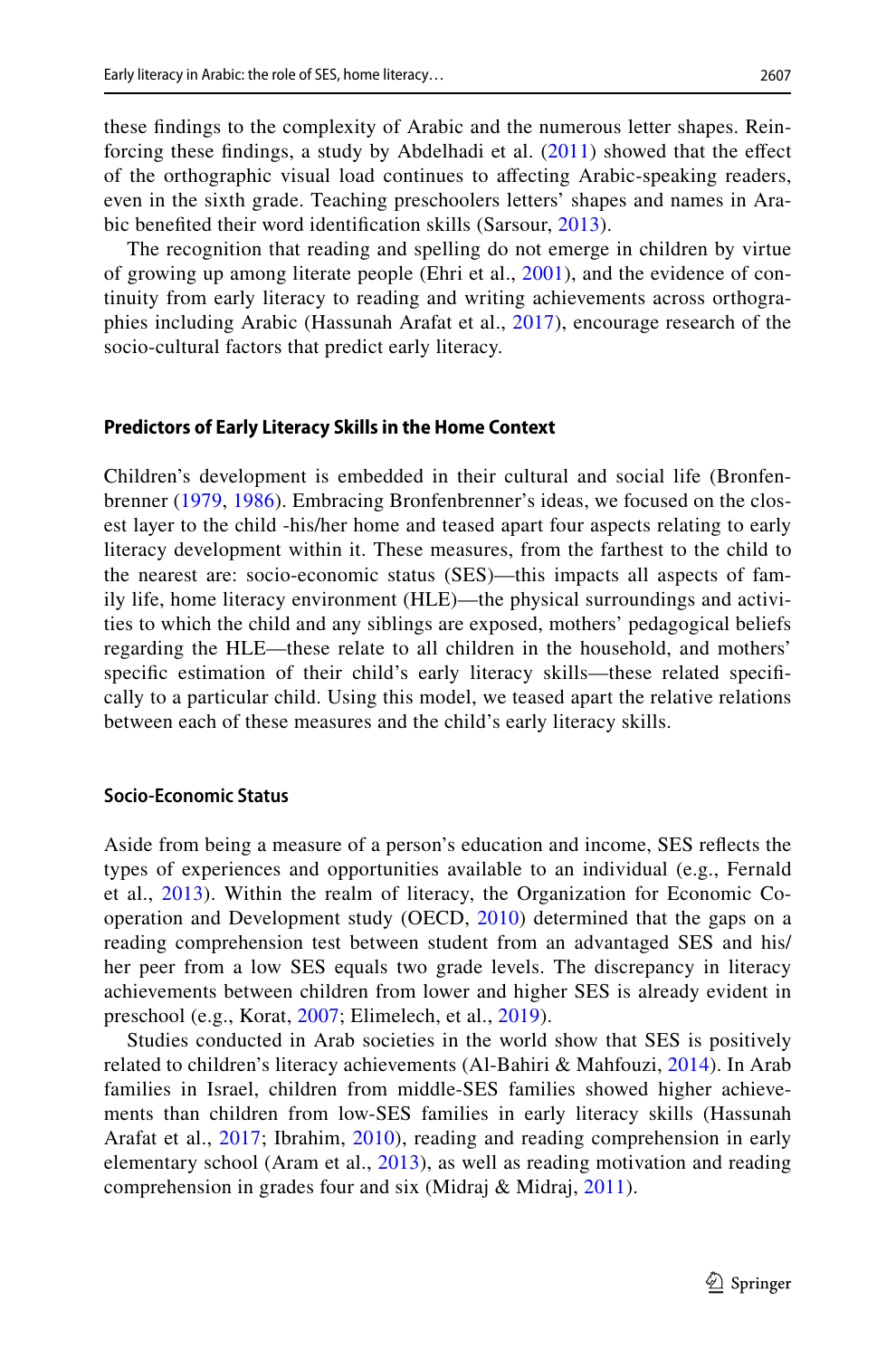### **Home Literacy Environment**

In the present study, the HLE relates to the richness of literacy tools, such as written materials, books, and games, available for the child at home. Studies across diferent languages and cultures show that the HLE predicts children's early literacy skills (Altun et al., [2018;](#page-18-9) Aram & Levin, [2001;](#page-18-10) Korat & Levin, [2001;](#page-21-10) Burgess et al., [2002](#page-19-9); Carroll et al., [2019](#page-19-10); Guo et al., [2020](#page-20-12); Davoodi et al., [2017;](#page-19-11) Sonnenschein & Munsterman, [2002](#page-22-6)), and later achievements in reading and reading comprehension (Carretti et al., [2009](#page-19-12); Catts, [2009](#page-19-13); Cunningham & Zilbulsky, [2010;](#page-19-14) Rodriguez et al., [2009\)](#page-21-11). In a study among Arab families in Israel, HLE predicted children's literacy skills in preschool (Hassunah Arafat, [2010](#page-20-7)) and frst grade (Korat, et al., [2012](#page-21-12)), beyond the family's SES. These fndings may have positive educational implications, showing that literacy tools at home make a more signifcant contribution to children's literacy level than the family's SES.

## **Parents' Beliefs Regarding Children's Early Literacy**

Research on parental beliefs derives mainly from the assumption that these beliefs guide parents' behaviors with children (Goodnow, [2002\)](#page-20-13). Indeed, parents' beliefs relating to children's literacy development and how to promote it are related to the type and nature of their literacy interactions with their children (Barnyak, [2011](#page-18-11); Curenton and Justice, [2008](#page-19-15); DeBaryshe et al., [2000](#page-19-16); Vasilyeva et al., [2018\)](#page-22-7). In the current study, we studied mothers' general beliefs relating to the HLE and their more specifc beliefs regarding their own children's early literacy achievements. To the best of our knowledge, no study has explored these measures and their relations with children's literacy skills among young Arabicspeaking children.

**Beliefs Regarding the Literacy Environment** The literacy activities that parents engage in with their children are infuenced by their beliefs relating to reading and writing, and how these skills can be promoted in their children (Korat  $\&$  Haglili, [2007;](#page-21-8) Curenton & Justice, [2008;](#page-19-15) Meagher et al., [2008;](#page-21-13) Puccioni, [2018;](#page-21-14) Sawyer et al., [2018;](#page-22-8) Vasilyeva et al., [2018\)](#page-22-7). Few studies relate specifcally to the nature of the literacy environment. Davis et al. [\(2016\)](#page-19-17) found that parents of preschoolers who value the literacy environment less tend to report few literacy activities at home. Also, Anderson et al. [\(2006\)](#page-18-12) found that parents who believe that the environment in which the child grows up contributes to children's early literacy development taught their children letters (letter learning, writing their name, etc.) and exposed them to a variety of literacy activities (reading books, joint writing, letter games, etc.

**Parental Estimation of their Children's Literacy Skills** In addition to their global beliefs regarding HLE, parents hold specifc estimations of their own children literacy skills. Parents usually have a good sense of their children's abilities (e.g.,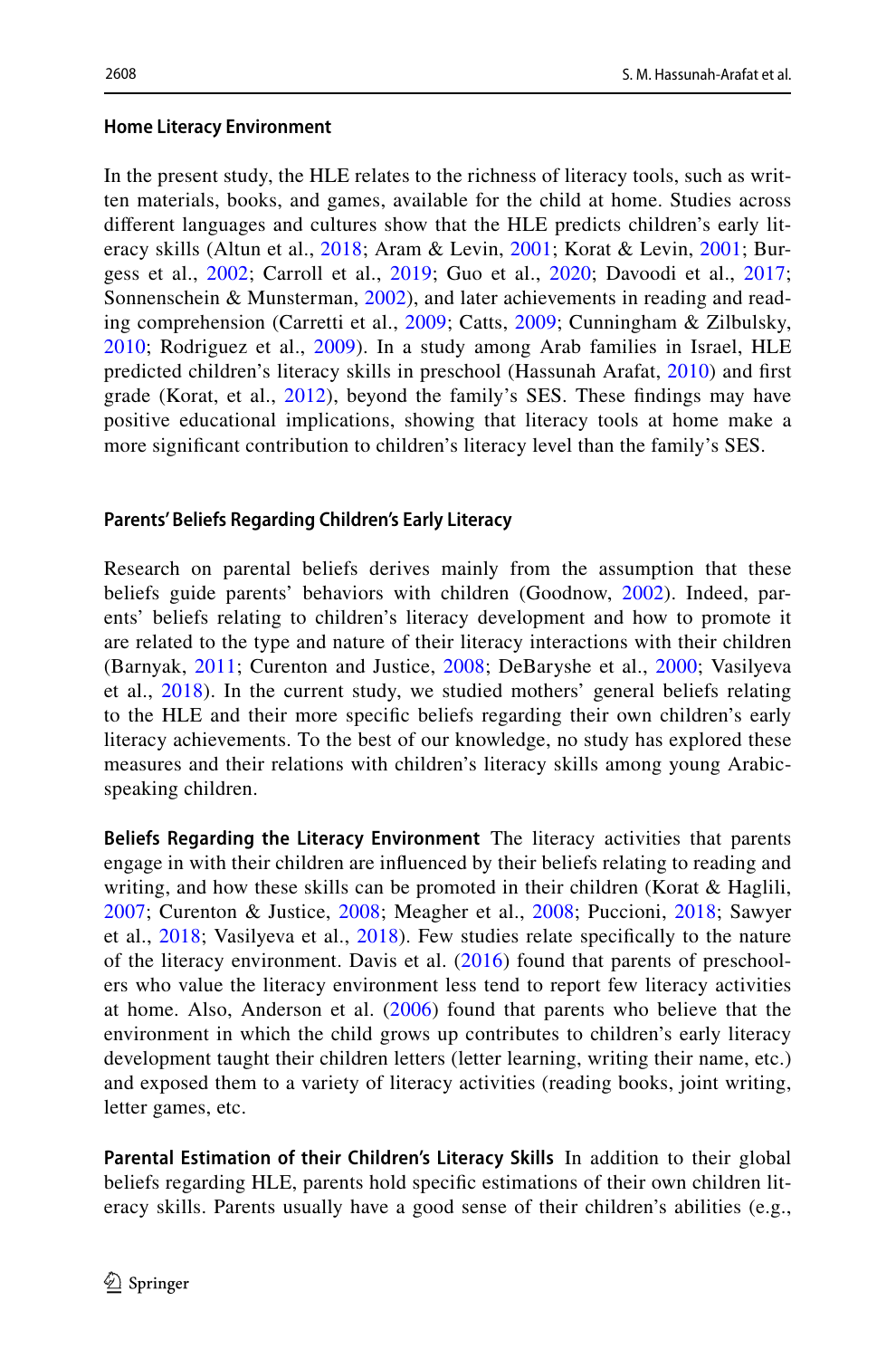2609

Sonnenschein et al., [2014](#page-22-9)) and are familiar with their children's literacy development (Korat, [2011,](#page-21-15) Aram & Levin, [2016](#page-18-13)). For example, there is evidence that parents of young precocious readers are aware of their children's high literacy skills as well as to their vulnerability and emotional competence as preschoolers (Hassunah Arafat et al., [2017\)](#page-20-10). Familiarity with the child's skills can lead to greater adaptation of literacy interactions. Indeed, Korat and Haglili ([2007](#page-21-8)) found that mothers of preschool-age fraternal twins guided the word writing of the more advanced twin on a higher level. Additionally, Aram and Levin ([2016](#page-18-13)) found that mothers' estimations of their children's literacy level predicted the children's early literacy skills, beyond the contribution of mothers' general pedagogical beliefs.

From the literature review that we conducted, we did not fnd any studies that examined parents' pedagogical beliefs and estimation of their children's early literacy in the Arab community. Estimating children's literacy early skills can be challenging to parents because of the abovementioned uniqueness of the Arabic language, yet important for efective literacy interactions with their children.

#### **Current Study**

When studying literacy development, it is important to understand the context surrounding the child. Beyond the SES and HLE, development of early literacy skills can be related to the language's characteristics, parents' general beliefs regarding HLE, and their specifc beliefs regarding their familiarity with their children's early literacy skills. The goal of the current study is to examine, within Arab families in Israel, the contribution of SES, HLE, and maternal beliefs (general and specifc) to children's early literacy skills.

### **Study Hypotheses**

- 1. Positive relations will be found between family SES, HLE, mothers' beliefs regarding the importance of the HLE and estimation of their children's literacy ability and children's actual early literacy skills.
- 2. In line with Bronfenbrenner's ([1986\)](#page-19-1) ideas, the measures refecting the closer context—mothers' general beliefs on the importance of the HLE, and their specifc estimation of children's literacy skills, will predict children's early literacy skills beyond the measures refecting the further contexts—SES and HLE.

## **Method**

### **Participants**

Participants included 113 mothers and their preschool-age children. The families were recruited from an Arab village (18%), Arab city (43%), and a mixed Arab–Jewish city (39%). About 83% of the Arab people in Israel are Muslims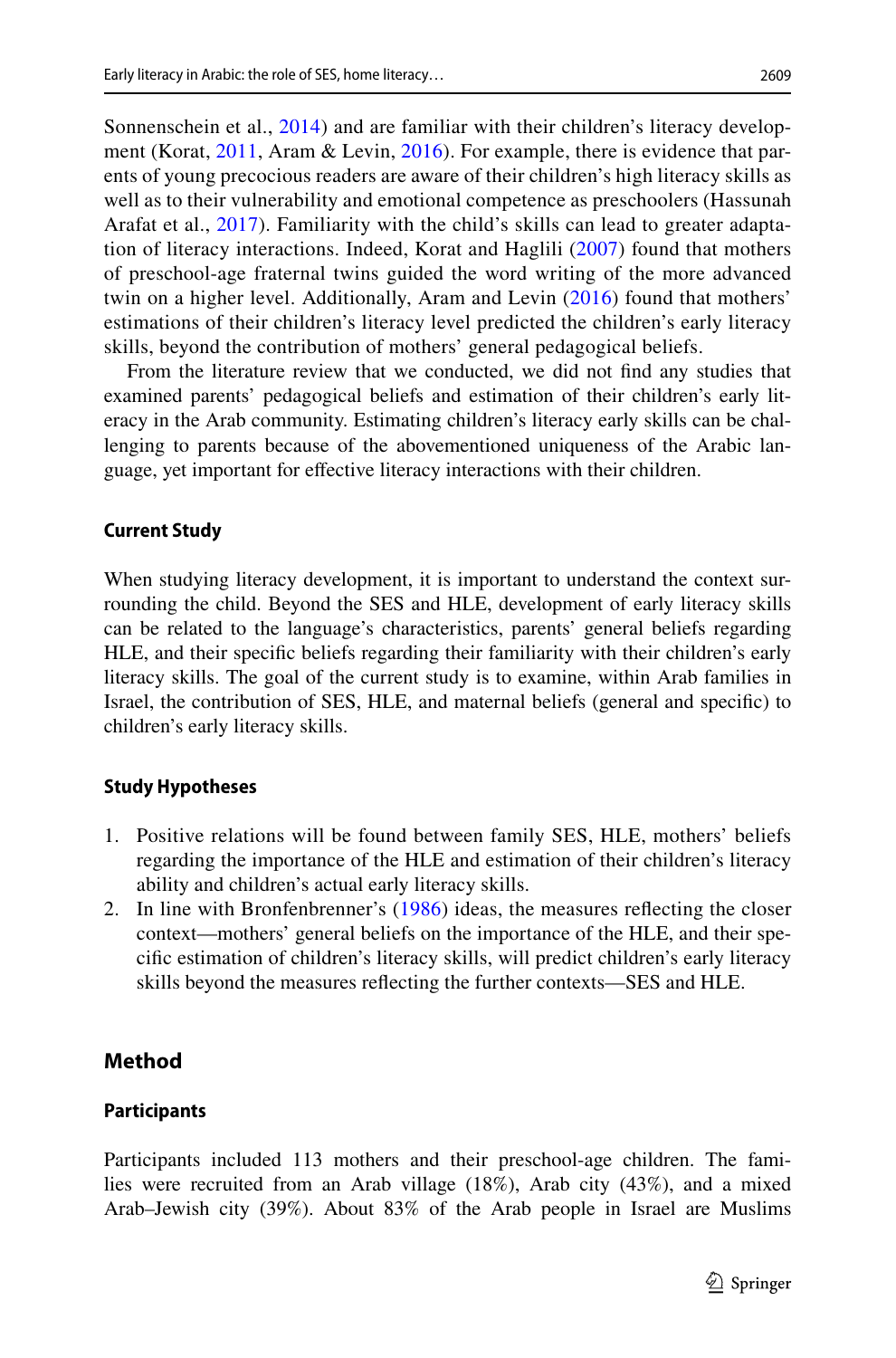(Hadad Haj-Yahya & Cohen, [2019\)](#page-20-14). In our study, most of the families were Muslim (79%) and the rest were Christian (21%). The children's average age was 68.82 months (*SD*=5.08). Mothers' age ranged from 25 to 37.50 years (*M*=30.80; *SD*=3.54). Fathers' age ranged from 25 to 42.50 years (*M*=32.20; *SD*=4.17).

All the children attended preschools, which in Israel are free and compulsory from age three. They are physically and pedagogically detached from elementary schools. Formal reading and writing instruction begins in frst grade. Although the Arabic early literacy curriculum refers to alphabetic skills, emergent writingreading, oral language, communication skills, and book immersion, teachers focus mainly on communication skills, letter knowledge, and phonological awareness (Taieh, [2016\)](#page-22-10).

#### **Measures**

#### **Early Literacy Skills**

The early literacy measures were converted to percentages, with the exception of writing words, for which the scale was ten levels.

**Letter Names** Fourteen letters were randomly selected and presented to the child, with the frst letter being the frst in their name. The selected letters were presented on cards in their most basic form (fnal form of the letter). Children's responses were ranked according to a 3-level scale:  $0 =$ incorrect,  $1 =$ saying the Spoken letter name,  $2 =$ saying the Standard letter name. The average score across letters served as the measure's score. Inter-item reliability was Cronbach's  $\alpha$  = 0.90.

**Letter Sounds** Fourteen letters were randomly selected and presented to the child, with the first letter being the first in their name. The letters were presented on cards. The researcher said the name of the letter and asked the child to say the sound of the respective letter. Children's answers were ranked on a three-level scale: 1=incorrect,  $2 =$  letter name or sub-syllable,  $3 =$  correct phoneme. The average score across the 14 letters served as the measure's score. Inter-item reliability was Cronbach's  $\alpha$  = 0.93.

**Writing Letters** Fourteen letters were randomly selected. The researcher named each letter and asked the child to write it. The frst letter from their frst name was the frst letter that the child was asked to write. The child wrote each letter with a pencil on a separate page. The children's writings were ranked on a three-level scale:  $0=$  incorrect/unrecognized writing; 2=writing a letter from the same family with incorrect diacritics (e.g.,  $\dot{\cup}$   $\dot{\cup}$  = correct letter. The average score across the 14 letters served as the measure's score. Inter-item reliability was Cronbach's  $\alpha$  = 0.84.

**Word Writing** The child was presented with six illustrations of animals (elephant - فيل, turtle - سبلحفاة, bear - دب, butterfly - فراشة (and asked to مطلحفاة) and asked to write what was depicted in the picture. These words were familiar to the children from daily life, and they comprise the majority of Arabic letters. Each written word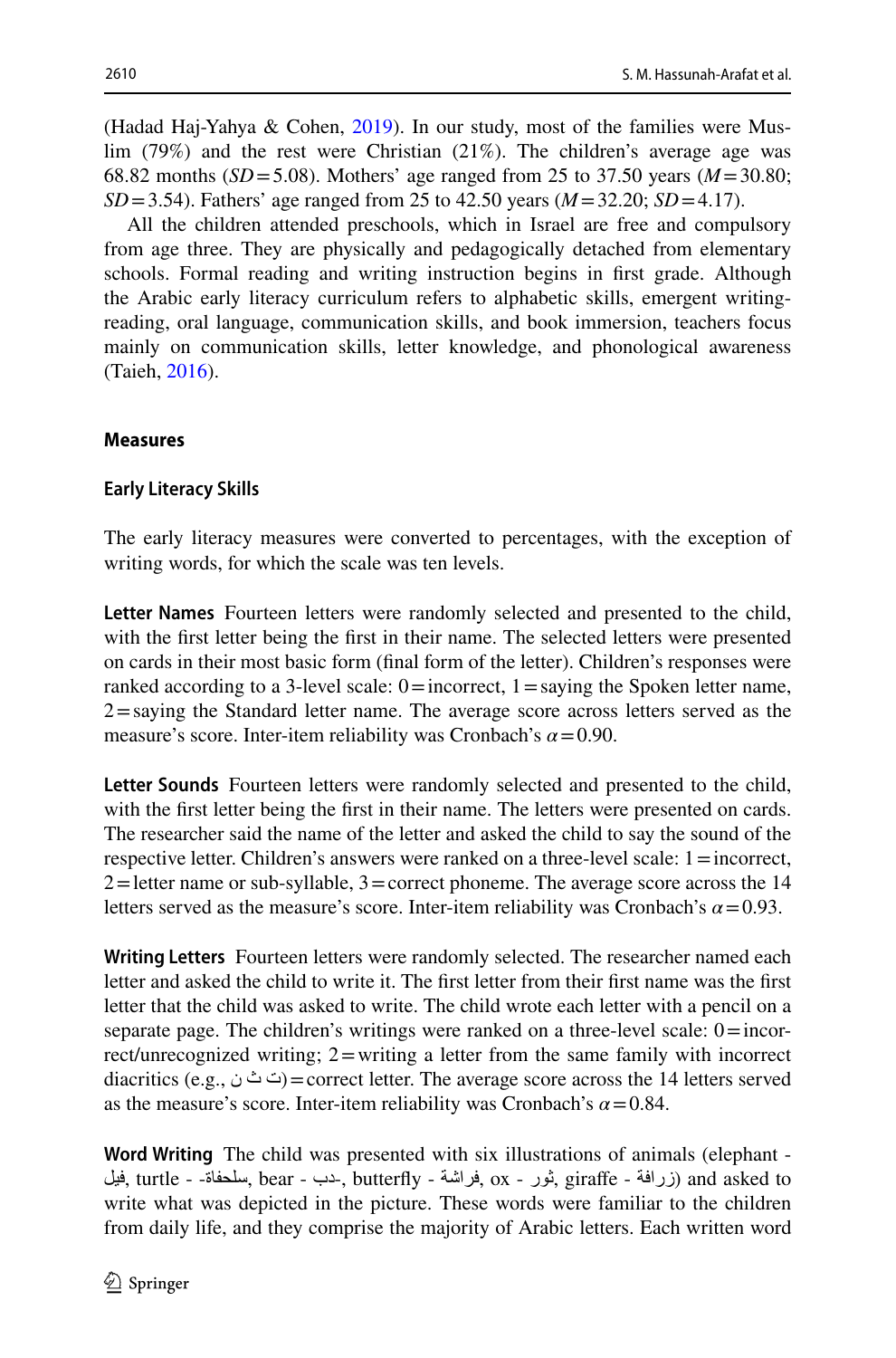was scored on a 10-point word writing scale (Aram, et al., [2013\)](#page-18-8) ranging from pseudo letters (1) through random letters (3), basic consonantal spellings (4), partial consonantal spellings (7), to formal writing (10). The average score across words served as the measure's score, with higher mean scores indicating a more formal level of word writing. Inter-item reliability was Cronbach's *α*=0.92.

**Word Recognition** The child was presented with the same six illustrations of animals that he was asked to write. For each two illustrations, the child was give two printed words presented on cards. The child was asked to match each of the printed words to its illustration. The researcher said to the child: "Here is a picture of an elephant and a turtle. I am giving you two cards, one with the word 'elephant' on it and the other with the word 'turtle'. Please put the word 'elephant' under the picture of the elephant and the word 'turtle' under the illustrations for the turtle." The number of words that the child identifed correctly served as the measure's score. Inter-item reliability was Cronbach's  $\alpha$ =0.62.

**Phonological Awareness (Opening/Closing Sound)** We evaluated the child's ability to identify the opening and closing phoneme of single-syllable nouns that include a large number of the Arabic letters, such as 'button' /*zer*/زر) Korat et al., [2012](#page-21-12)). These words are pronounced the same in Spoken and Standard Arabic. To evaluate the opening sound, children were presented with 17 words and asked to say the smallest sound that they could hear at the beginning of the word. To evaluate the closing sound, children were presented with 17 diferent single-syllable words and were asked to say the smallest sound that they hear at the end of the word. The frst words in each assessment were examples and were not included in the coding. The percent of correct answers served as the phonological awareness score. Inter-item reliability was Cronbach's  $\alpha$ =0.81.

#### **Socioeconomic Status (SES)**

The mean *Z* score across the mothers' and fathers' education, profession, occupation, and income level served as the family SES measure (Cronbach's  $\alpha$  = 0.92). Parental education was measured on the following 4-point scale: did not graduate from high school (1); vocational high school diploma (2); academic high school diploma (3); post high school academic education (4). Profession and occupation (job at the moment) were assessed on a 5-point scale: unemployment and nonskilled professions (housewife, housemaid, industrial laborer) (1); through skilled professions (carpenter, locksmith, crane driver) (3); to academically certifed professions (teacher, engineer, bookkeeper) (5). Both profession and occupation were assessed because of the labor market in Israel. The occupation score is sometimes lower than the profession score. Family income was scored on a 5-point scale: way below average Israeli salary (1); through average (3); to way above average (5). The researcher told the mother that the average income for a family in Israel is X, and asked her to rate her family on this scale.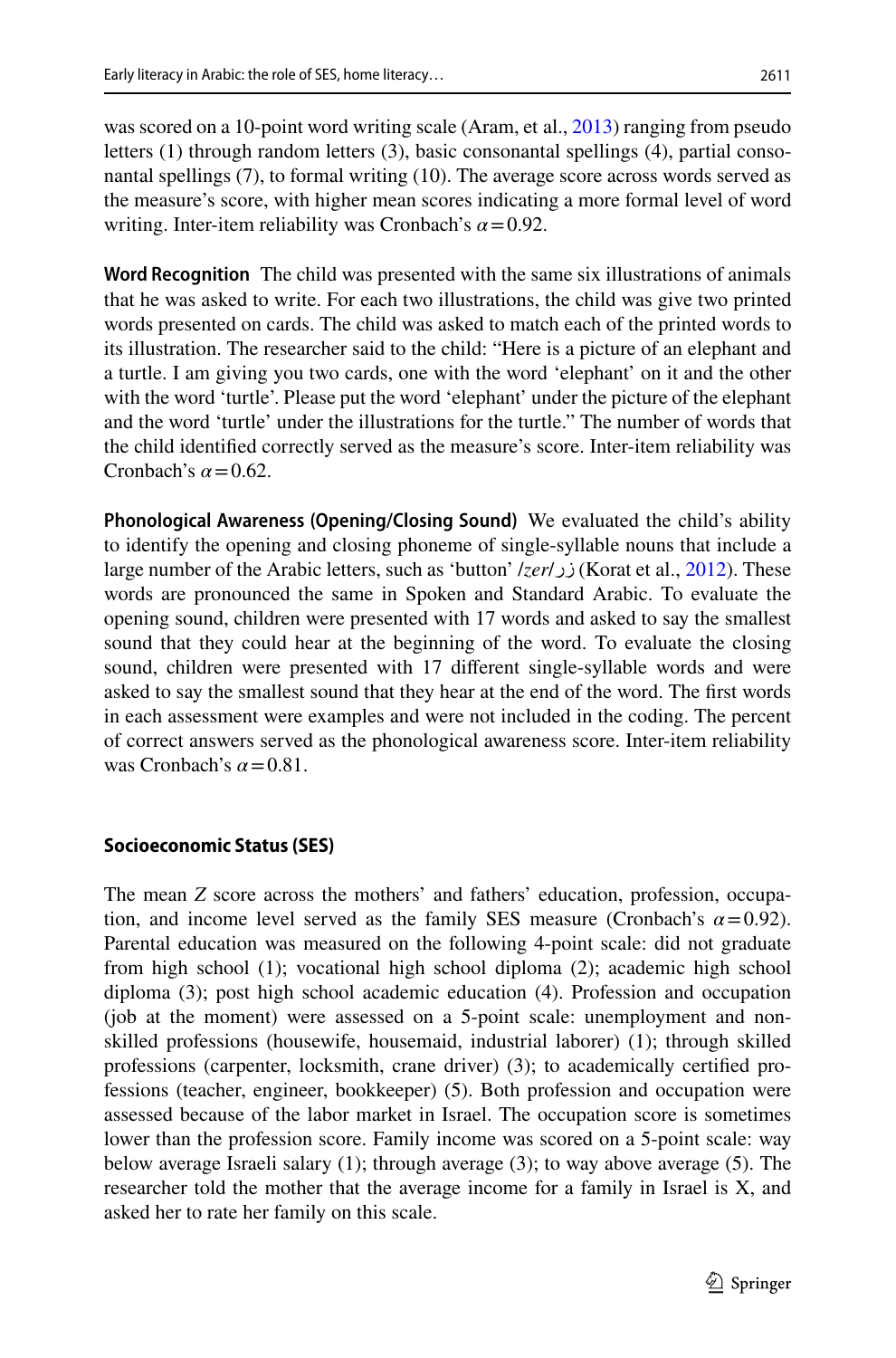## **Home Literacy Environment (HLE)**

Mothers were asked about the quantity of literacy materials found in the house. They were asked to count the number of educational games relating to reading, writing, and math, and technological aids (software) that can contribute to the child's literacy development as well as children's and adults' books. They rated the quantity on a 5-point scale  $(0, 1-5, 6-10, 11-20, 21$  and up). Inter-item reliability was Cronbach's  $\alpha$  = 0.76.

## **Mothers' General Beliefs: Importance of Home Literacy Environment (Fitzgerald et al., [1991](#page-20-15))**

Using a questionnaire, we evaluated mothers' views regarding the importance of literacy materials in the house. The questionnaire included 10 literacy items (coloring book, ABC letters, workbook preparing for school, paper for writing, etc.) and the mother was asked to mark the extent to which each item is important to have in the house. Mothers responded on a 4-point scale  $(1=$  not important at all to 4=very important). The average score across items served as the measure's score. Inter-item reliability was Cronbach's  $\alpha$  = 0.78.

## **Mothers' Specifc Beliefs: Estimation of Children's Literacy Skills (Aram, [2008](#page-18-14))**

We evaluated the extent to which mothers know their child's literacy ability. We randomly selected four items from each of the six early literacy assessment tools (letter names, letter-sound connection, letters writing, words' writing and recognition, phonological awareness). The mothers were asked to answer the four items for each literacy skill as if they were their children. They received all the directions and examples that their children received. The researcher said: "How do you think your child would answer, please answer the way he/she would answer". The scores for mothers' estimations of their children's literacy skills were calculated according to the above scoring for the children's literacy scales.

## **Procedure**

Four graduate students in education participated in the data collection. After receiving ethical approval from the education office, they met with the preschool teachers in person to explain the goal of the study and its procedure. The teachers sent letters to parents that described the goal of the study and the measures. After receiving parents' consent to participate, data collection was initiated. Assessment of children's literacy skills took place in the preschool during two meetings (approximately 30 min each) in the same week. In the frst meeting, letter names, writing letters, and phonological awareness for opening sound measures were administered. In the second meeting, letter-sound connection, word writing, word recognition, and phonological awareness for closing sound measures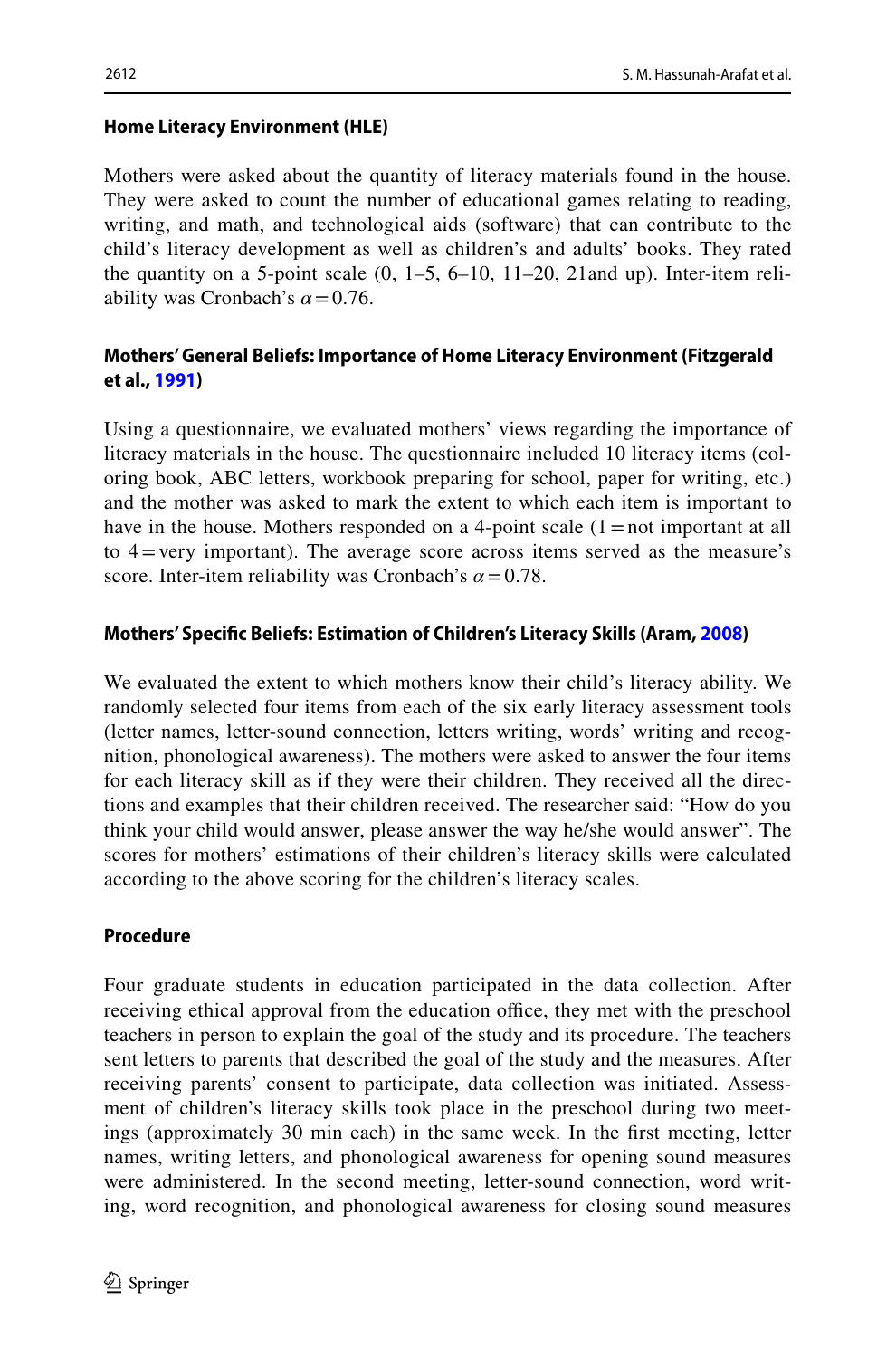were administered. The family's SES, HLE, and mothers' general and specifc beliefs (beliefs regarding the importance HLE and their estimation of child's literacy level respectively) were evaluated in a meeting that took place in the family's home.

## **Results**

First, we describe the results of the study's measures. To learn about mothers' accuracy in estimating their children's literacy skills we present *t* test comparisons between mothers' estimations of their children's early literacy and the children's actual scores. Next, we present the correlations between the predicting measures (SES, HLE, mothers' beliefs regarding HLE, and mothers' estimation of children's literacy) and the children's literacy skills (letter names, letter sounds, letters writing, words writing and recognition, phonological awareness). Last, we introduce a series of four-step hierarchical regression analyses, explaining the variance in each of the children's literacy skills according to our model from the furthest (SES), through HLE and maternal general beliefs, to the closest (maternal estimation) contextual measures.

#### **Descriptive Statistics**

The families' SES ranged from 1 to  $4.71 \ (M=2.64, SD=1.08)$  on a 5-point scale. It revealed that the sample was varied yet represented more families from medium to low SES. The scores of the families' HLE ranged (on a 5-points scale) from 0.29 (less than 5 tools) to 3.43 (between 11 and 20 tools) with an average of 1.5  $(SD=0.69)$ , indicating around 6 to 10 literacy tools. Mothers' beliefs regarding the importance of the HLE ranged (on a 4-point scale) from 2.80 to 4  $(M=3.60, SD=0.33)$ , showing that they highly value the importance of the literacy environment.

<span id="page-10-0"></span>

| Table 1 Mothers' estimation<br>and children's actual early<br>literacy skills: description and<br>comparisons $(N=113)$ |                        | Mother's<br>estimation of<br>her child's<br>literacy skills |           | Children's<br>early literacy<br>skills |           | $t$ test  |
|-------------------------------------------------------------------------------------------------------------------------|------------------------|-------------------------------------------------------------|-----------|----------------------------------------|-----------|-----------|
|                                                                                                                         |                        | M                                                           | <b>SD</b> | M                                      | <b>SD</b> |           |
|                                                                                                                         | Letter names           | 58.26                                                       | 32.23     | 46.21                                  | 32.25     | $3.93***$ |
|                                                                                                                         | Letter sounds          | 58.76                                                       | 36.98     | 32.96                                  | 33.31     | $7.77***$ |
|                                                                                                                         | Letter writing         | 81.70                                                       | 31.26     | 54.61                                  | 32.04     | $9.00***$ |
|                                                                                                                         | Word writing           | 4.81                                                        | 3.74      | 3.76                                   | 2.37      | $3.80***$ |
|                                                                                                                         | Word recognition       | 85.27                                                       | 35.28     | 66.07                                  | 35.06     | $4.30***$ |
|                                                                                                                         | Phonological awareness | 44.42                                                       | 37.02     | 35.25                                  | 33.60     | $2.61*$   |

\**p*<0.05; \*\*\**p*<0.001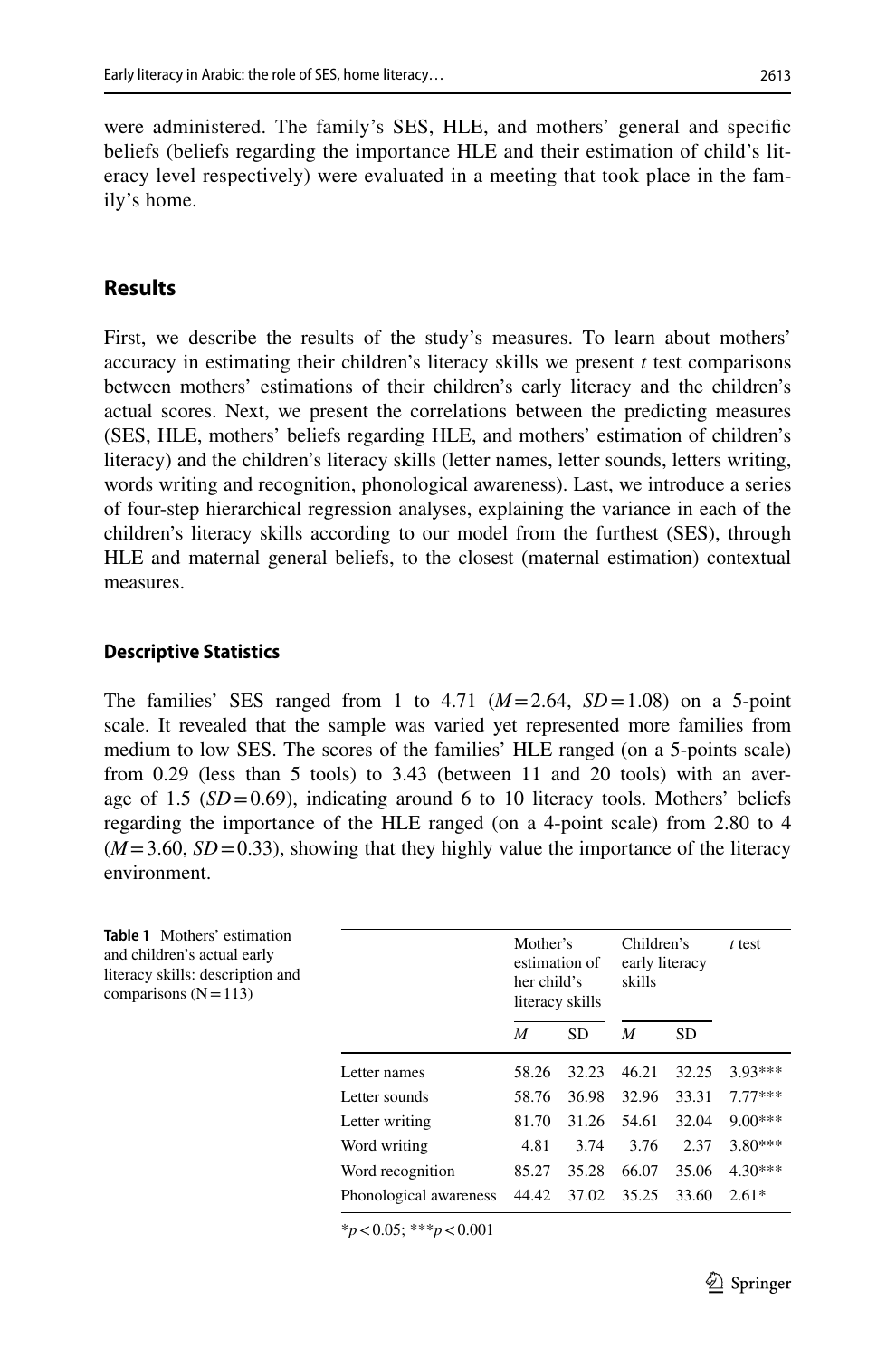Table [1](#page-10-0) presents children's scores on each of the literacy measures (letter names, letter-sound connection, writing letters, words' writing, words' recognition, and phonological awareness). Children tended to name letters in the Spoken language, but not in the Standard language. They correctly wrote about half of the letters. They had difficulty saying the phonemic sound of the letters presented to them, and they tended to say the sound of the letter with a long or short vowel as a sub-syllable. The low average score on phonological awareness reveals that children had difculty isolating phonemes of the words that were presented to them, both at the beginning and at the end of the words. Children's word writing ranged between writing random letters to writing a few consonants. The children correctly identifed slightly more than half of the written words that were presented to them.

Table [1](#page-10-0) also shows mothers' estimation of their children's literacy skills and a series of t-tests that assessed the diferences between mothers' estimations and children's actual achievements on each literacy measure. The t-tests revealed that mothers signifcantly over-estimated their children's literacy knowledge on all the measures. That is, they thought that their children know more than they actually knew in letter knowledge, phonological awareness, word writing, and word recognition.

#### **Predicting Children's Early Literacy Skills**

To learn about the relations between the predicting variables (SES, HLE, mothers' general beliefs regarding the importance of HLE, and their specifc beliefs (i.e., estimations of their child's early literacy skills) and the explained variables (letter names, letter-sound connection, writing letters, words' writing, words' recognition, and phonological awareness), we frst calculated the Pearson correlations between them (see Table [2\)](#page-12-0). We found signifcant medium to high correlations between all the predicting variables and the children's early literacy skills (except for mothers' general beliefs and children's phonological awareness). Children from a higher SES and a richer HLE showed higher literacy skills. Additionally, the higher mothers evaluated the importance of their children's literacy environment the higher their children scored on the literacy measures. In spite of mothers' tendency to overestimate their children's literacy skills, mothers were familiar their children's early literacy skills (with the exception of word recognition). Table [2](#page-12-0) seems to indicate that the measures refecting the context further from the child, like SES or HLE, are less related to children's scores than the measures refecting the context closer to the child—mothers' specifc beliefs regarding her child's skills.

To study the separate contribution of each independent variable to each literacy skill, in line with our hypotheses, we conducted a series of 4-step hierarchical regression analyses. In the frst stage, we entered SES, in the second HLE, in the third stage mothers' mothers' specifc beliefs—her estimation of her child's literacy (in relation to the dependent variable). Table [3](#page-13-0) presents these results.

The results show that SES signifcantly predicts all the children's literacy measures. The percentage of explained variance by SES ranges from 5 to 12%, with its contribution to writing letters particularly apparent (12%). Beyond SES, HLE signifcantly predicted letter names, letter sounds, words writing, and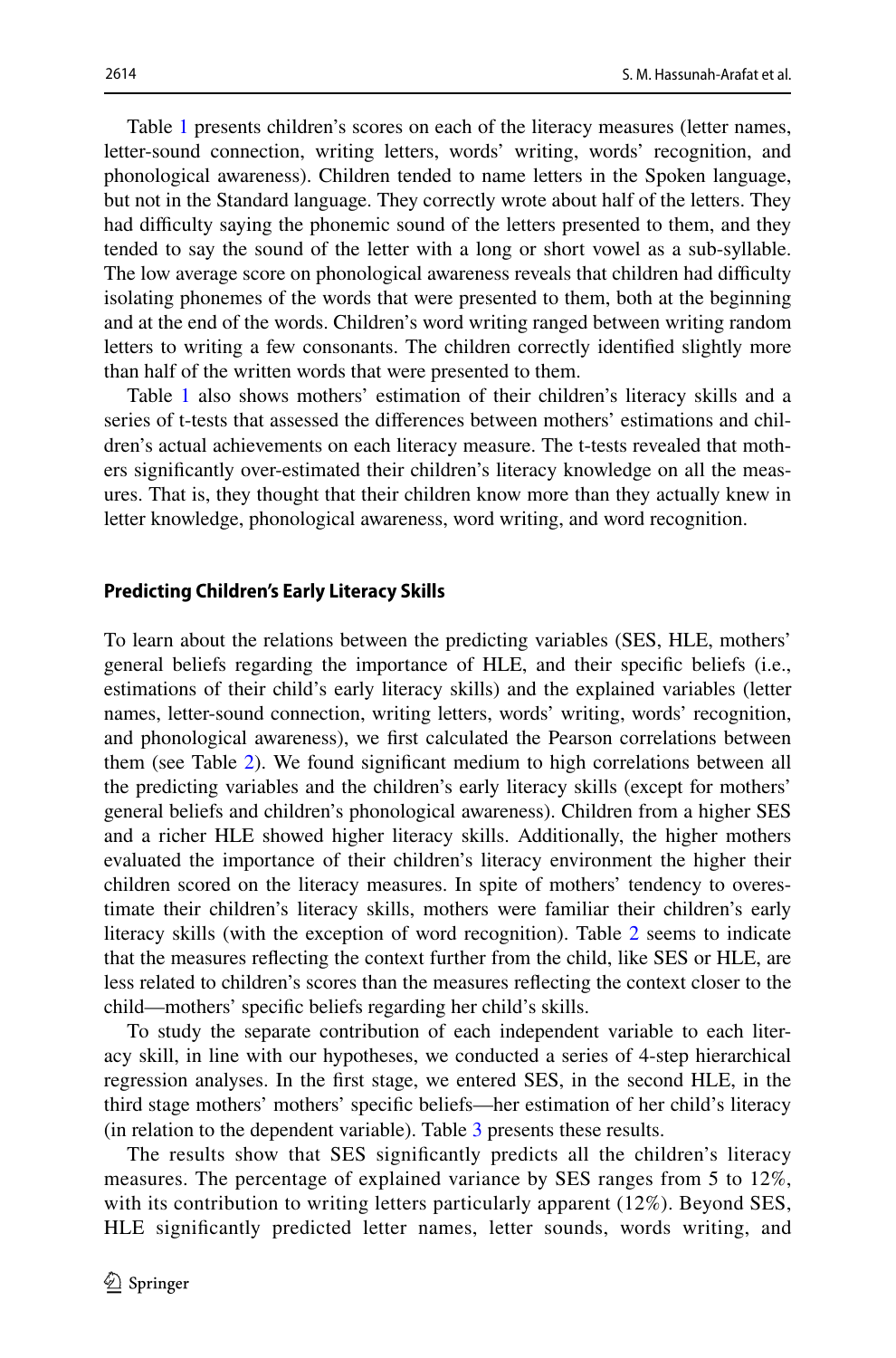| skills, and children's actual earl                         | $\gamma$ literacy skills ( $\mathcal{N}=113$ ) |               |                |              |                  |                           |
|------------------------------------------------------------|------------------------------------------------|---------------|----------------|--------------|------------------|---------------------------|
|                                                            | Children's literacy skills                     |               |                |              |                  |                           |
|                                                            | Letter names                                   | Letter sounds | Letter writing | Word writing | Word recognition | Phonological<br>awareness |
| <b>SES</b>                                                 | $0.25***$                                      | $0.27***$     | $0.35***$      | $0.26***$    | $0.21*$          | $0.26***$                 |
| Home literacy environment                                  | $0.28*$                                        | $0.38***$     | $0.32***$      | $0.30**$     | $0.21*$          | $0.34***$                 |
| General beliefs <sup>a</sup>                               | $0.30**$                                       | $0.22*$       | $0.27**$       | $0.21*$      | $0.21*$          | 0.11                      |
| Specific beliefs: estimation of children's literacy skills |                                                |               |                |              |                  |                           |
| Letter names                                               | $0.52***$                                      |               |                |              |                  |                           |
| Letter sounds                                              |                                                | $0.51**$      |                |              |                  |                           |
| Letter writing                                             |                                                |               | $0.50**$       |              |                  |                           |
| Word writing                                               |                                                |               |                | $0.64**$     |                  |                           |
| Word recognition                                           |                                                |               |                |              | 0.10             |                           |
| Phonological awareness                                     |                                                |               |                |              |                  | $0.48**$                  |
| * $p < 0.05$ ; ** $p < 0.01$                               |                                                |               |                |              |                  |                           |

Table 2 Correlations between SES, home literacy environment, mothers' evaluation of the importance of literacy environment and their estimation of children's literacy<br>skills, and children's actual early literacy skills (N= Table 2 Correlations between SES, home literacy environment, mothers' evaluation of the importance of literacy environment and their estimation of children's literacy<br>skills, and children's actual early literacy skills (N

<sup>a</sup>Importance of the literacy environment

<span id="page-12-0"></span><sup>a</sup>Importance of the literacy environment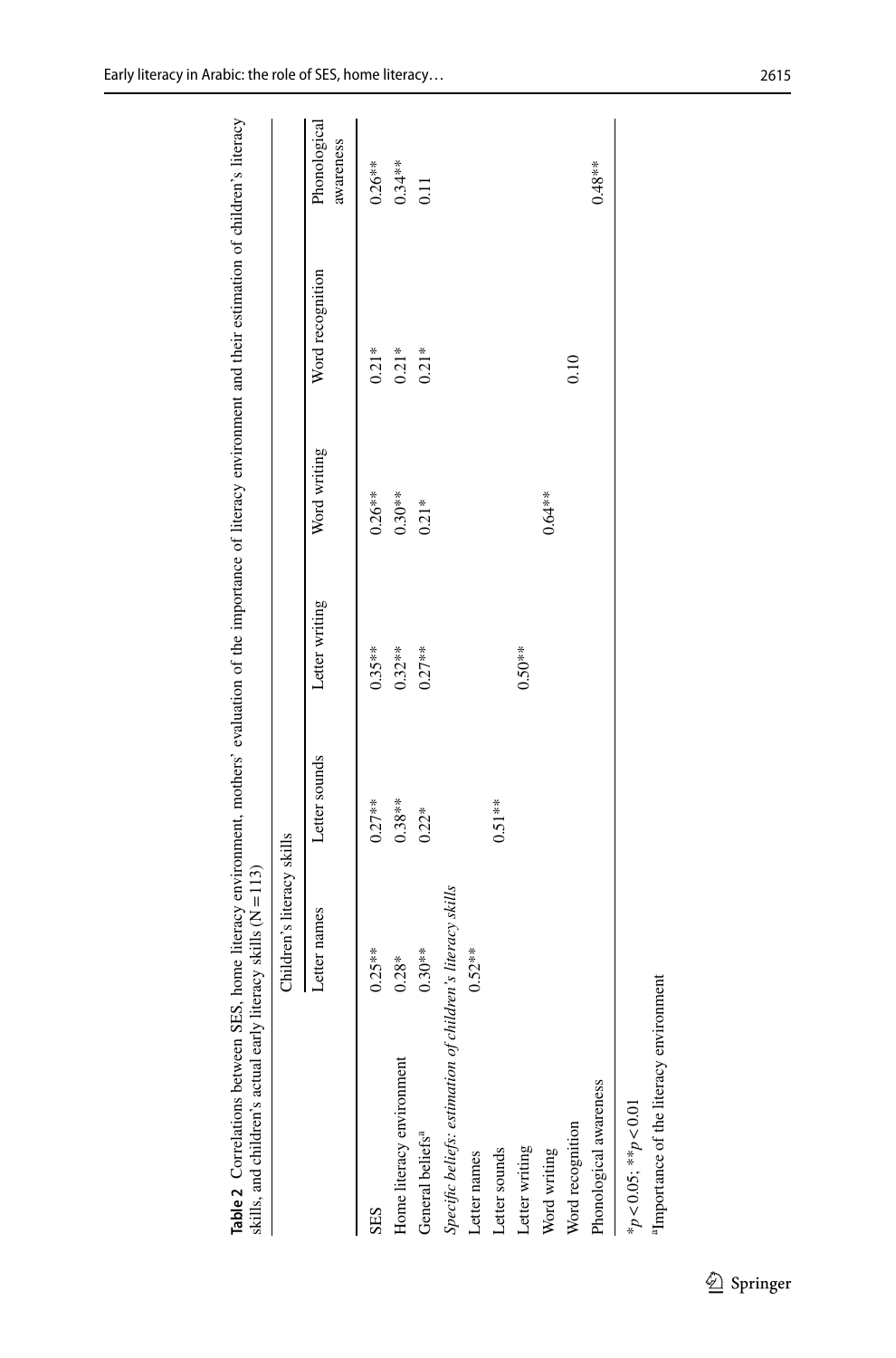<span id="page-13-0"></span>

|                                               |       | $\circledast$ |                 | $\circledast$ |                 | $\circledS$       |                 | nition $(\beta)$ |                | awareness $(\beta)$ |                 |
|-----------------------------------------------|-------|---------------|-----------------|---------------|-----------------|-------------------|-----------------|------------------|----------------|---------------------|-----------------|
| 1st step                                      |       |               |                 |               |                 |                   |                 |                  |                |                     |                 |
| $0.25**$<br>SES                               |       | $0.27**$      |                 | $0.35***$     |                 | $0.26***$         |                 | $0.21*$          |                | $0.26**$            |                 |
| 2nd step                                      |       |               |                 |               |                 |                   |                 |                  |                |                     |                 |
| 0.11<br>SES                                   |       | 0.04          |                 | $0.23*$       |                 | 0.11              |                 | 0.13             |                | 0.06                |                 |
| $0.23^$<br>$\rm H\,$                          |       | $0.37**$      |                 | 0.19          |                 | $0.24*$           |                 | 0.13             |                | $0.32***$           |                 |
| 3rd step                                      |       |               |                 |               |                 |                   |                 |                  |                |                     |                 |
| 0.11<br>SES                                   |       | 0.05          |                 | $0.24*$       |                 | $\overline{0.11}$ |                 | 0.14             |                | $0.06$              |                 |
| 0.19<br>HLE                                   |       | $0.35**$      |                 | 0.16          |                 | 0.22              |                 | 0.11             |                | $0.31***$           |                 |
| $0.27***$<br>beliefs <sup>a</sup><br>General  |       | $0.18*$       |                 | $0.24***$     |                 | $0.18*$           |                 | $0.20*$          |                | 0.07                |                 |
| 4th step                                      |       |               |                 |               |                 |                   |                 |                  |                |                     |                 |
| 0.09<br>SES                                   |       | $-0.02$       |                 | 0.15          |                 | 0.05              |                 | 0.14             |                | 0.06                |                 |
| 0.04<br>HLE                                   |       | $0.26*$       |                 | 0.14          |                 | 0.07              |                 | 0.11             |                | $0.22*$             |                 |
| $0.25**$<br>beliefs <sup>a</sup><br>General   |       | 0.09          |                 | 0.08          |                 | 0.04              |                 | $0.20*$          |                | 0.08                |                 |
| $0.47***$<br>beliefs <sup>b</sup><br>Specific |       | $0.41***$     |                 | $0.40**$      |                 | $0.59***$         |                 | $-0.019$         |                | $0.43***$           |                 |
| $\Delta R^2$                                  | $R^2$ | $\Delta R^2$  | $\mathcal{R}^2$ | $\Delta R^2$  | $\mathcal{R}^2$ | $\Delta R^2$      | $\mathcal{R}^2$ | $\Delta R^2$     | $\mathbb{R}^2$ | $\Delta R^2$        | $\mathcal{R}^2$ |
| $0.06**$<br>1st step                          | 0.06  | $0.07**$      | $0.07\,$        | $0.12***$     | 0.12            | $0.07**$          | $0.07\,$        | $0.05*$          | 0.05           | $0.07**$            | 0.07            |
| $0.03^$<br>2nd step                           | 0.09  | $0.08**$      | 0.16            | $0.02\,$      | 0.14            | $0.04*$           | 0.10            | $0.01\,$         | 0.06           | $0.06**$            | 0.13            |
| $0.07**$<br>3rd step                          | 0.17  | $0.03*$       | 0.19            | $0.06**$      | 0.20            | $0.03*$           | 0.13            | $0.04*$          | 0.09           | 0.00                | 0.13            |
| $0.19***$<br>4th step                         | 0.35  | $0.14***$     | 0.33            | $0.12***$     | 0.32            | $0.29***$         | 0.42            | 0.00             | 0.09           | $0.18***$           | 0.31            |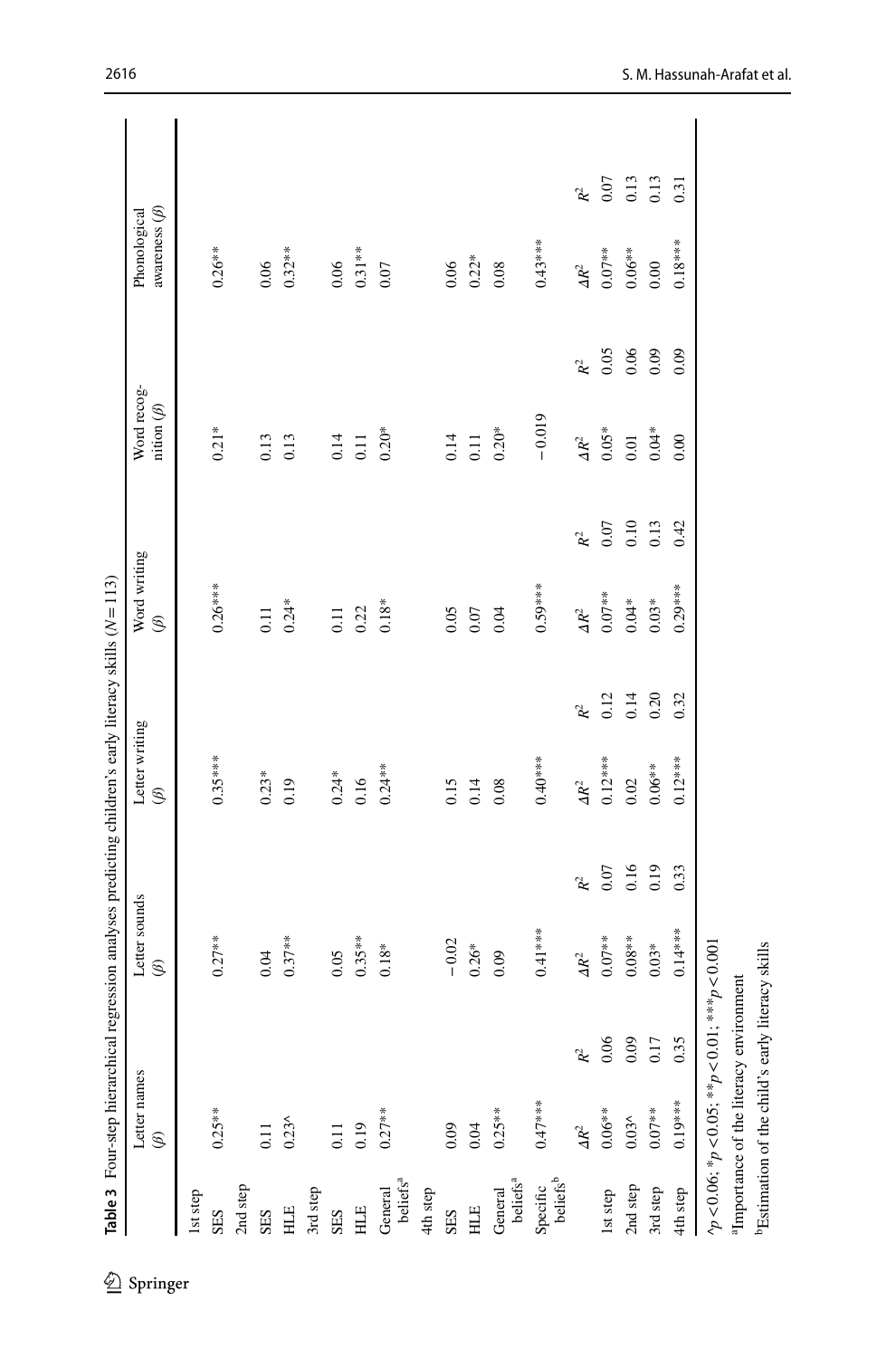phonological awareness. The additional explained variance of the HLE beyond SES ranged from 3 to 8%. HLE did not contribute beyond SES to writing letters or word recognition. Beyond SES and HLE, mothers' general beliefs regarding the importance of the HLE contributed signifcantly to all the early literacy skills, with the exception of phonological awareness. Additional variance explained by maternal beliefs ranged from 3 to 7%. In the fourth stage, beyond the preceding variables, mothers' estimation of children's literacy skills contributed signifcantly to all the children's early literacy skills, except for word identifcation. The additional explained variance ranged from 12 to 29%. In total, all the variables entered into the model explained between 31 and 42% of the variance between participants' early literacy skills except word identifcation (9%).

## **Discussion**

In line with Bronfenbrenner's model [\(1986](#page-19-1)), viewing the home as the contextual layer closest to the child, the goal of the current study was to tease apart and evaluate the specifc contribution of measures within the home to the child's early literacy skills in the Arab community in Israel. We aimed to assess the relations between mothers' general (importance of the home literacy environment) and specifc beliefs (estimation of her child's literacy skills) and their children's actual early literacy skills, beyond the family SES and the richness of the HLE. The study broadens the understanding of the context of the literacy environment within Arab families in Israel. The results show that mothers in Arab society in Israel see the importance of a rich literacy environment for their children's early literacy development. They are aware of their child's early literacy skills, yet they tend to overestimate them. The hierarchical regression analyses revealed that family SES predicted all the assessed early literacy skills and HLE contributes beyond SES to most of the children's skills. Mothers' beliefs regarding HLE and their estimation of their children's abilities predicted the children's early literacy skills beyond SES and HLE. This section will focus on these fndings in accordance with the study's hypotheses.

#### **Socio‑Economic Status and Home Literacy Environment**

The positive correlations between SES and all the children's early literacy skills support previous studies conducted in Israel (e.g., Aram, et al., [2001;](#page-18-10) Korat, [2005\)](#page-21-16) and other countries around the world showing that children's socioeconomic background relates to their literacy skills (e.g., Neuman et al., [2018;](#page-21-17) Segal and Martin-Chang, [2018\)](#page-22-11). These results also strengthen the studies that were conducted in Arab countries (Al-Bahiri and Mahfouzi, [2014](#page-18-1)). For example, Gaffen [\(2011](#page-19-18)) found that in grades one through three in Yemen, achievements of children from a middle SES were higher than those from a low SES in terms of letter-recognition, concepts of print, reading comprehension, and word reading.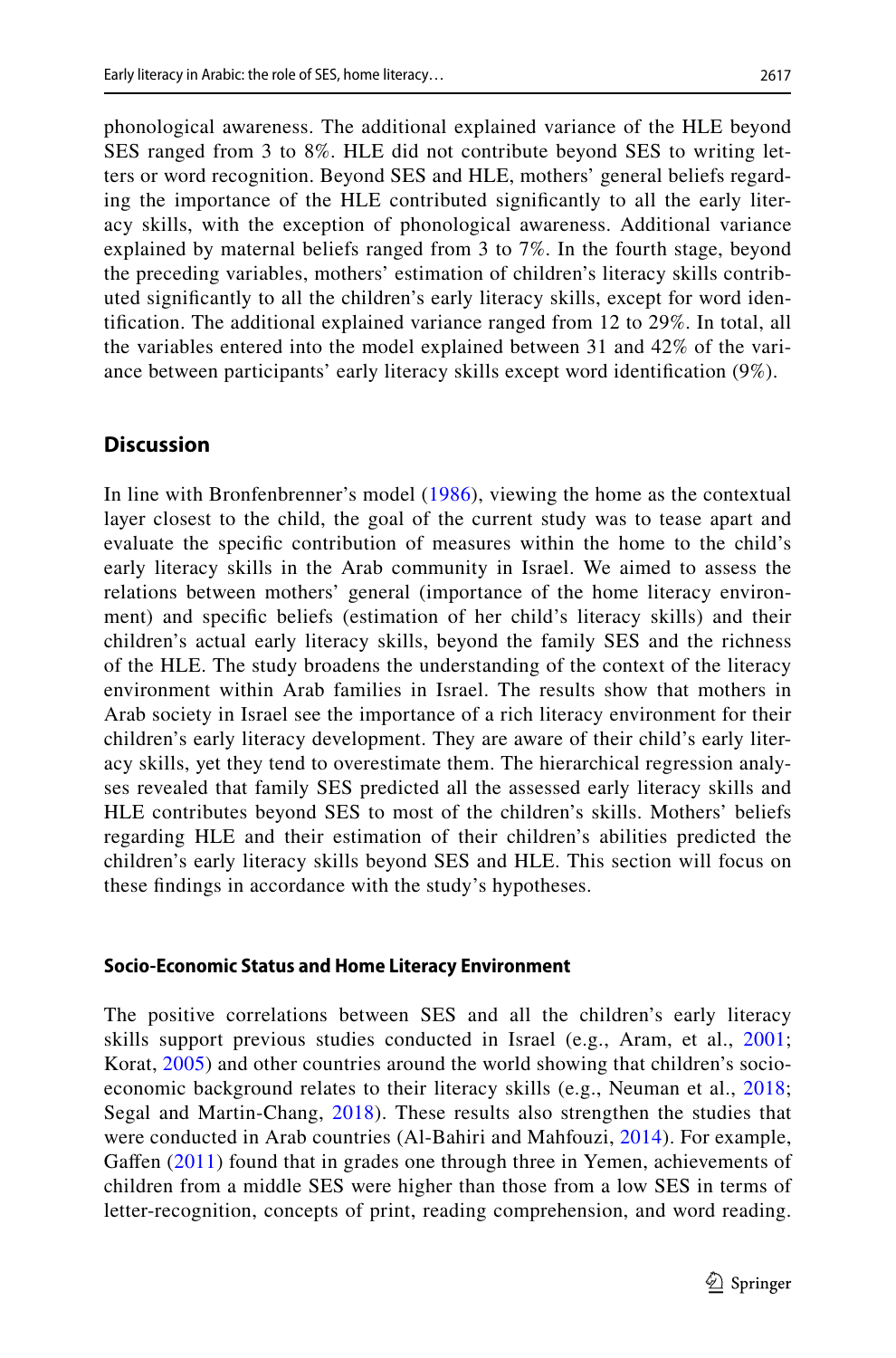Similarly, Ibrahim [\(2010](#page-20-2)) found that readiness for reading and writing in preschool is related to family SES among Egyptian preschoolers.

As to HLE, the current study demonstrates positive relations between the HLE and children's early literacy skills in Arab families in Israel. This fnding supports the literature that shows that a richer and more varied HLE is associated with higher children's literacy achievements (e.g., Sénéchal and LeFevre, [2002;](#page-22-12) Weigel et al., [2006](#page-22-13)). In Middle Eastern countries, Sartawi et al. [\(2006](#page-22-14)) found that the frequency of parent–child activities (e.g., visit the library, buy books) predict children's reading and writing achievements. There is limited research on this issue in the Arab world (Ahmeida, [2009\)](#page-18-15), and our study adds important information that highlights the role of the HLE in children's early literacy development.

#### **Maternal General Beliefs: Importance of the Home Literacy Environment**

Mothers' beliefs regarding the importance of the HLE were high, like in other Western countries (e.g., Skibbe et al., [2008;](#page-22-15) Weigel et al., [2006\)](#page-22-13). These general beliefs correlated signifcantly with children's early literacy skills and predicted children's literacy achievements beyond family SES and richness of the HLE (except phonological awareness). This fnding amongst the Arab population in Israel supports other studies that show relationships between parents' beliefs relating to literacy's importance, the literacy environment they create for their children and children's achievements. For example, Bingham [\(2007](#page-19-19)) found that American mothers' ideas about the quality of the HLE related to the nature of mothers' shared book reading, and to 4-year-old children's early literacy. In Russia, Vasilyeva et al. ([2018\)](#page-22-7) found that the beliefs about the importance of developing literacy skills prior to school linked to child's outcomes beyond SES.

We did not fnd studies that assessed parents' beliefs regarding the richness of their HLE in Arab countries. Yet, Sartawi et al. [\(2006](#page-22-14)) studied beliefs of Arab parents from the United Arab Emirates regarding literacy activities at home and found that parents with low education (high-school level) were aware of the importance of sharing literacy activities with their children but did not translate this knowledge to practical implementation. Our fndings reinforce the importance of strengthening parents' awareness and understanding that a rich HLE can contribute to their children's literacy development, beyond SES.

#### **Maternal Estimation of Children's Literacy Level and Children's Actual Literacy Skills**

Mothers in the study were familiar with their children's early literacy skills. Indeed, parents are generally familiar with their children's health and general development (Glascoe, [1999](#page-20-16); Koch et al., [2011\)](#page-20-17) as well as their school performance (Korat, [2004](#page-21-18), [2009](#page-21-19)). Nonetheless, the mothers over-estimated their children's skills across all the measures, sometimes quiet vastly (e.g., letter writing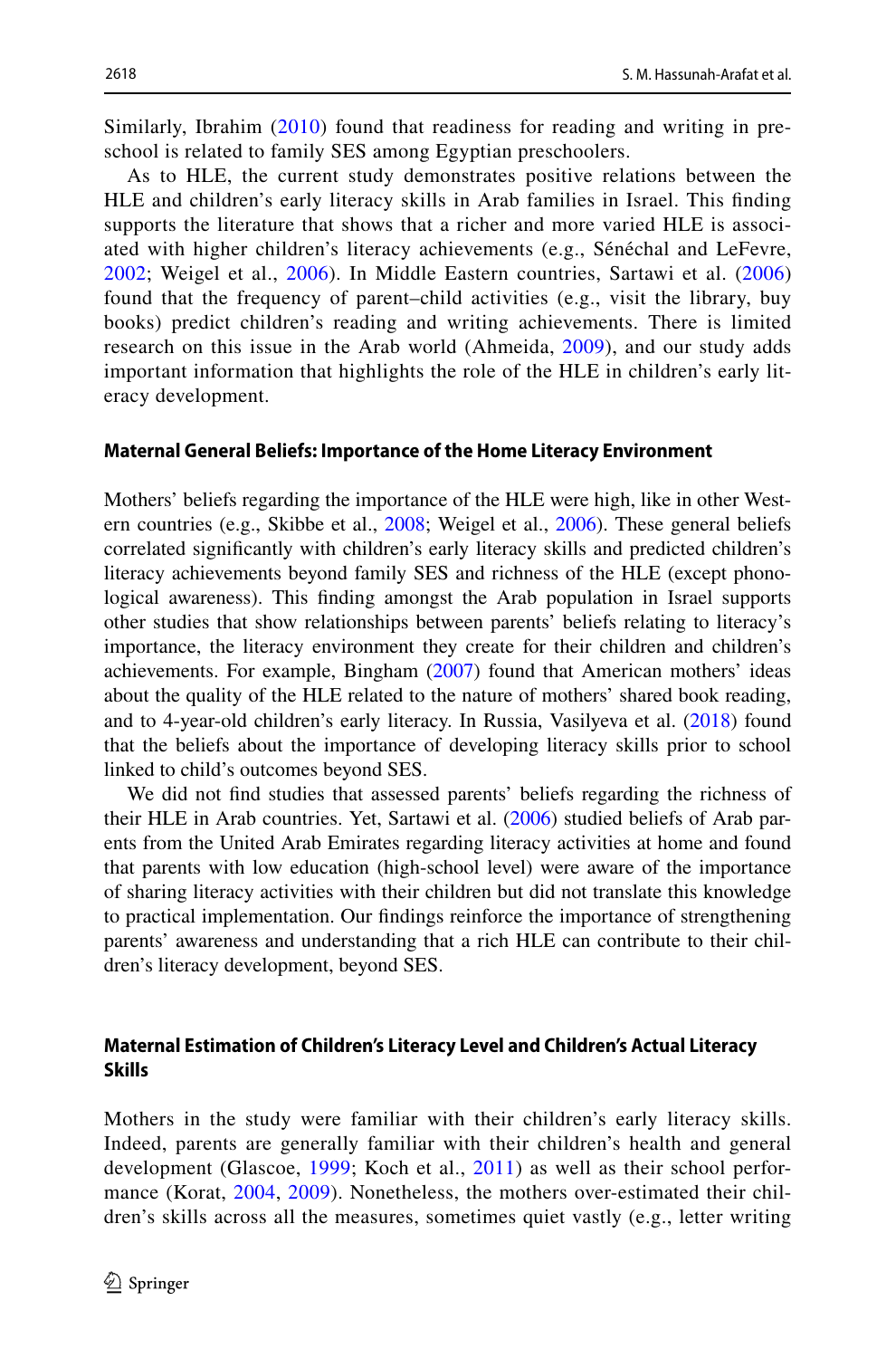or letter sounds). Parents' tendency to overestimate their children's abilities is documented across various areas like intelligence (Chamorro-Premuzic et al., [2009;](#page-19-20) Furnham and Valgeirsson, [2007](#page-20-18)), emotion comprehension (Kårstad et al., [2014\)](#page-20-19), and language and literacy skills (Aram, et al., [2009;](#page-21-19) Korat, [2016](#page-18-13)). Our results support these studies and show that this awareness of children's skills along with overestimation also is prevalent among Arab mothers in Israel regarding their children' early literacy skill levels. We think that the overestimation may relate to mothers' assumptions that their children focus on early literacy skills in the preschool framework, and therefore they have greater knowledge. On one hand, somewhat over-estimating children's skills allows the parent and child to engage in a positive interaction and encourages the child to learn. On the other hand, over-estimation that is signifcantly higher than the child's actual ability can interfere with parents' literacy support and lead to frustration and inefective learning situations. Our study strengthens the importance of efective communication between preschool teachers' and parents regrading children's literacy knowledge and activities.

Our analyses showed the unique predictive ability of each of the measures, from the family SES and the physical literacy environment at home (HLE) through maternal beliefs regarding the importance of the HLE and mothers' estimations of their children' literacy skills. A small number of studies related specifcally to maternal assessment of children's early literacy. The current study strengthens these studies that show that mothers' assessment predicts the child's literacy (Aram, et al., [2016](#page-18-13); Aram, [2008;](#page-18-14) Sonnenschein et al., [2014\)](#page-22-9). This fnding is encouraging because it shows that despite the complexity of the Arabic writing system, and mothers' general over-estimation, nonetheless these mothers are aware of their children's early literacy knowledge.

Mothers' specifc estimations of their children's literacy skills are especially important as they explained 14% to 29% of the variance in children's skills beyond SES, HLE and mothers' general beliefs regarding the importance of HLE. There is evidence that mothers who evaluated their young children's literacy levels as higher provided them with higher levels of cognitive support during writing activities (Aram, et al., [2006](#page-18-16)). Interestingly, in the past, Ayari ([1996](#page-18-3)) suggested that parental awareness of the gap between Spoken and Standard Arabic did not encourage them to expose their children to the Standard language before entering frst grade. In 2013, Al-Alimat recommended developing intervention programs to raise parental awareness about the importance of children's readiness for reading and writing before entering school. We presume that mothers today are more aware of their children, recognize the importance of alphabetic skills prior to entering school, and are therefore more involved. A number of reasons may explain this change. The frst is updated preschool language curricula, which removes the uncertainty that existed amongst both preschoolers and mothers about early childhood language learning. The second is the socio-cultural change occurring in the Arab community in Israel, where there are more educated mothers and more mothers in the workforce (Fuchs & Friedman-Wilson, [2018](#page-20-20)), which expands their views and involvement in formal learning in school.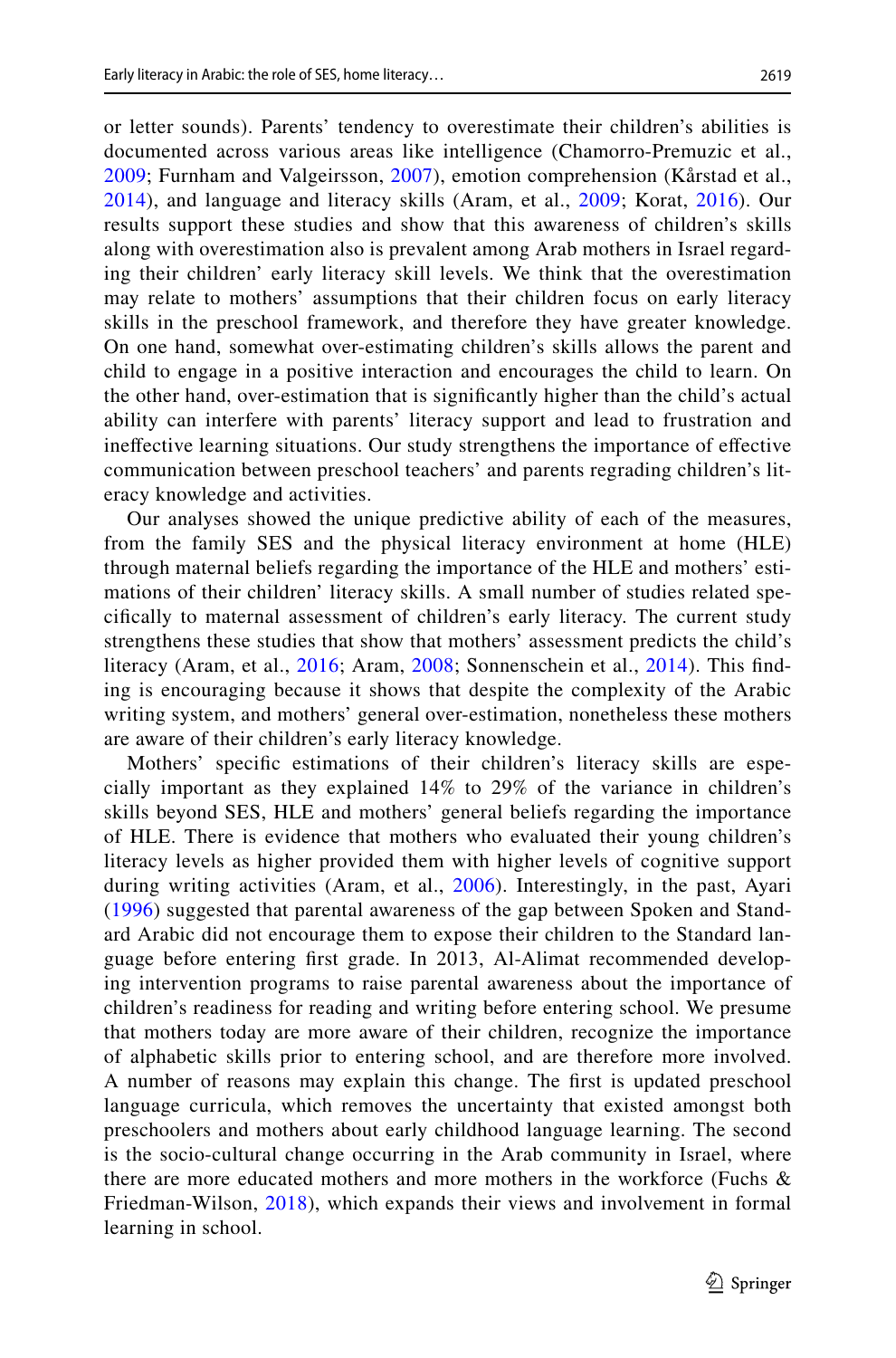Mothers were not aware of their child's level of word recognition and they highly overestimated it. In all, our measures explained only 9% of the variance in word recognition. One possible reason for this result relates to the complex skills required for reading in Arabic. Reading requires knowledge of the Spoken language and matching it with the Standard language (Ravid, [2002](#page-21-20)). The simple view of reading (e.g., Gough et al., [1996](#page-20-21)) attributes a great deal of importance to the role of spoken language skills, particularly for the development of reading. These apply less to a diglossic language like Arabic, where the acquisition of reading is not based on fuency in the Standard language. Additionally, the assumption that children recognize the phonological structure of the Standard language is not correct, because this language is not acquired as a mother tongue (e.g., Saiegh-Haddad, [2008\)](#page-21-21).

### **Limitations and Future Research**

The study has a number of limitations that can direct future research. First, the mothers completed the questionnaires while the researcher was present in the room. It may be that mothers would have given less socially desirable answers without the researcher's presence. We suggest that in-depth interviews can be used to assess beliefs that will allow parents to discuss their attitudes and the reasoning behind them. Another limitation is the use of questionnaires that were translated from English to Hebrew and Arabic. Instead, there may be a need to construct questionnaires adapted to Arab society and culture and the Arabic language. Additionally, fathers in Arab families are important and their beliefs should be examined as well as the contribution of these beliefs to preschoolers' literacy. An additional limitation is the nature of the diglossia of Arabic, and the gap between the Standard and Spoken languages, with the latter including diferent dialects. This gap infuences phonological awareness, word decoding, orthographic skills (speed of converting letters to sounds), and word reading fuency (Saiegh-Haddad, [2008\)](#page-21-21). In the current study, we did not examine whether the children's dialects impacted the literacy skills we assessed. Future studies should examine this issue in greater depth.

#### **Conclusions**

The study's fndings reveal that the present variable set succeeded in explaining variance in children's letter knowledge, word writing, and phonological awareness. The study stresses the role of SES and the HLE in predicting children's early literacy skills. It elaborates on mothers' pedagogical beliefs on the HLE and shows their ability to estimate their children's early literacy skills. In light of the characteristics of the Arabic language, it is important to consider constructing intervention programs, adapted to the society's values and culture, to help parents promote children's early literacy at home prior to entering formal schooling.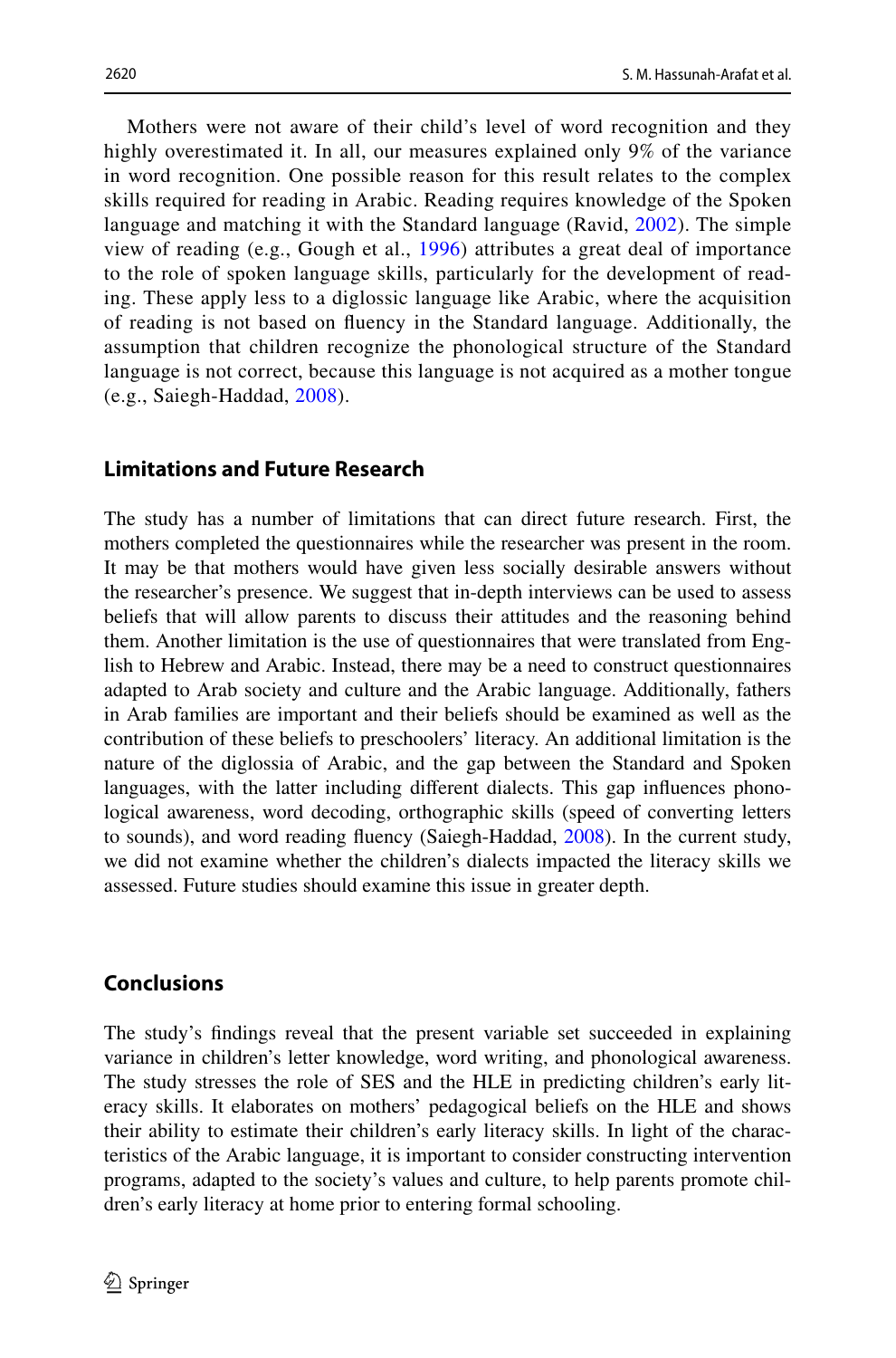**Acknowledgements** We would like to thank Suha Atamna for her contribution in thinking about the course of the research and collecting the data.

## **References**

- <span id="page-18-6"></span>Abdelhadi, S., Ibrahim, R., & Eviatar, Z. (2011). Perceptual load in the reading of Arabic: Efects of orthographic visual complexity on detection. *Writing Systems Research, 3*(2), 117–127. [https://doi.](https://doi.org/10.1093/wsr/wsr014) [org/10.1093/wsr/wsr014](https://doi.org/10.1093/wsr/wsr014)
- <span id="page-18-7"></span>Abu Ahmad, H. (2015). Psycholinguistic and pedagogical aspects of learning to read among speakers of Arabic: An experimental investigation (Unpublished doctoral dissertation, University of Haifa, Israel). (in Hebrew)
- <span id="page-18-4"></span>Abu-Rbia, S., & Taha, H. (2006). Reading in Arabic orthography: Characteristics, research fndings, and assessment. In P. G. Aaron & M. Joshi (Eds.), *Handbook of orthography and literacy* (pp. 321–338). Lawrence Erlbaum.
- <span id="page-18-15"></span>Ahmeida, F. (2009). The impact of a rich print environment on the development of awareness of the written language amongst preschoolers. *Jordanian Journal of Science and Education, 5*(1), 59–69 (In Arabic).
- Alimat, A. L., & M, H. . (2013). The degree of parental practice of reading, writing and emotional readiness skills among pre-school children. *Al-Manara Magazine, 19*(1), 105–137 (In Arabic).
- <span id="page-18-0"></span>Al Nab'a Informatics Network. (2018).<https://m.annabaa.org/arabic/mediareports/17629>.
- <span id="page-18-1"></span>Al-Bahiri, G., & Mahfouzi, A. (2014). Review of important studies relating to the acquisition of basic skills in reading Arabic. Arab Organization of Education, Culture, and Science, Tunisia. (In Arabic)
- <span id="page-18-9"></span>Altun, D., Erden, T., Snow, F., & C. . (2018). A multilevel analysis of home and classroom literacy environments in relation to preschoolers' early literacy development. *Psychology in the Schools, 55*(9), 1098–1120.<https://doi.org/10.1002/pits.22153>
- <span id="page-18-2"></span>Amare, M., & Mari, A. (2004). *Language education policy towards Arab residents of Israel*. Darassat Center for Arabic Literature, Beit Berl. (In Arabic)
- <span id="page-18-12"></span>Anderson, J., Anderson, A., & Shapiro, J. (2006). Parents' beliefs about young children's literacy development and parents' literacy behaviors. *Reading Psychology, 27*(1), 1–20. [https://doi.org/10.1080/](https://doi.org/10.1080/02702710500468708) [02702710500468708](https://doi.org/10.1080/02702710500468708)
- <span id="page-18-14"></span>Aram, D. (2008). Predictors of maternal writing mediation to kindergartners: Analysis via a twins study (pp. 43–68). In Ramirez RN (Ed.) Family relations issues and challenges. NY: Nova Science Publishers.
- <span id="page-18-16"></span>Aram, D., Korat, O., & Levin, I. (2006). Maternal mediation in a young child's writing activity: A sociocultural perspective. In R. M. Joshi & P. G. Aaron (Eds.), Handbook of orthographyand literacy (pp. 709–733). Mahwah, NJ: Lawrence Erlbaum.
- <span id="page-18-8"></span>Aram D, Korat O & Hassunah-Arafat, S. (2013). The contribution of early home literacy activities to frst grade reading and writing achievements in Arabic. Springer: Dordrecht. [https://doi.org/10.1007/](https://doi.org/10.1007/s11145-013-9430-y) [s11145-013-9430-y.](https://doi.org/10.1007/s11145-013-9430-y)
- <span id="page-18-10"></span>Aram. D, & Levin, I. (2001). Mother-child joint writing in low SES: Sociocultural factors, maternal mediation, and emergent literacy. *Cognitive Development, 16,* 831–852.
- <span id="page-18-13"></span>Aram, D., & Levin, I. (2016). Mother-child joint writing as a learning activity. In J. Perera, M. Aparici, E. Rosado & N. Salas (Eds.) and M. Joshi (Series Ed.). Literacy studies. Perspectives from cognitive neurosciences, linguistics, psychology and education (pp. 29–45). Springer: New York. [https://doi.](https://doi.org/10.1007/978-3-319-21136-7_3) [org/10.1007/978-3-319-21136-7\\_3.](https://doi.org/10.1007/978-3-319-21136-7_3)
- <span id="page-18-3"></span>Ayari, S. (1996). Diglossia and illiteracy in the Arab word. *Language Culture and Curriculum, 9*, 243– 253.<https://doi.org/10.1080/07908319609525233>
- <span id="page-18-5"></span>Azazaia, C. (2000). *Fluency in reading and reading comprehension—mediating factors*. Academic College of Arabic.
- <span id="page-18-11"></span>Barnyak, N. C. (2011). A qualitative study in a rural community: Investigating the attitudes, beliefs, and interactions of young children and their parents regarding storybook read alouds. *Early Childhood Education Journal, 39*(2), 149–159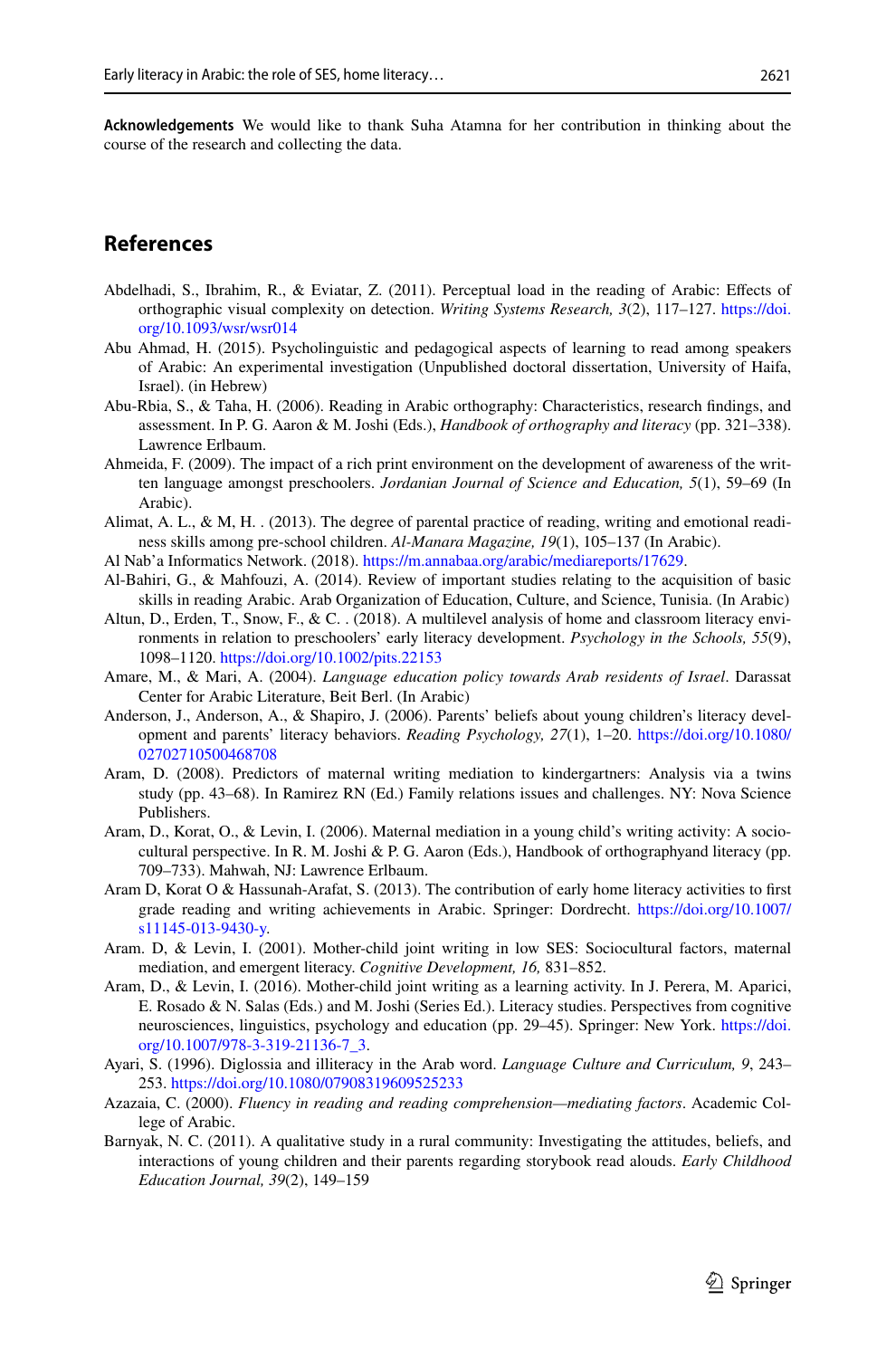- <span id="page-19-7"></span>Bentin, S., & Ibrahim, R. (1996). New evidence for phonological processing during visual word recognition: The case of Arabic. *Journal of Experimental Psychology: Learning, Memory, and Cognition, 22*(2), 309–323.<https://doi.org/10.1037/0278-7393.22.2.309>
- <span id="page-19-19"></span>Bingham, G. E. (2007). Exploring the role of maternal literacy beliefs in mother child joint book reading and home literacy environments. *Early Education and Development, 18*(1), 23–49. [https://doi.org/](https://doi.org/10.1080/10409280701274428) [10.1080/10409280701274428](https://doi.org/10.1080/10409280701274428)
- <span id="page-19-0"></span>Bronfenbrenner, U. (1979). *The ecology of human development*. Harvard University Press.
- <span id="page-19-1"></span>Bronfenbrenner, U. (1986). Ecology of the family as a context for human development: Research perspectives. *Developmental Psychology, 22*, 723–742. <https://doi.org/10.1037/0012-1649.22.6.723>
- <span id="page-19-9"></span>Burgess, R. B., Hecht, S. A., & Lonigan, C. J. (2002). Relations of the home literacy environment (HLE) to the development of reading-related abilities: A one year longitudinal study. *Reading Research Quarterly, 37*(4), 408–426. <https://doi.org/10.1598/RRQ.37.4.4>
- <span id="page-19-12"></span>Carretti, B., Borella, E., Cornoldi, C., & De Beni, R. (2009). Role of working memory in explaining the performance of individuals with specifc reading difculties: A meta-analysis. *Learning and Individual Diferences, 19*(2009), 246–251. <https://doi.org/10.1016/j.lindif.2008.10.002>
- <span id="page-19-10"></span>Carroll, J. M., Holliman, A. J., Weir, F., & Baroody, A. E. (2019). Literacy interest, home literacy environment and emergent literacy skills in preschoolers. *Journal of Research in Reading, 42*(1), 150– 161.<https://doi.org/10.1111/1467-9817.12255>
- <span id="page-19-13"></span>Catts, H. W. (2009). The narrow view of reading promotes a broad view of comprehension. *Language, Speech, and Hearing Services in Schools, 40*(2), 178–183. [https://doi.org/10.1044/0161-1461\(2008/](https://doi.org/10.1044/0161-1461(2008/08-0035)) [08-0035\)](https://doi.org/10.1044/0161-1461(2008/08-0035))
- <span id="page-19-4"></span>Chambré, S. J., Ehri, L. C., & Ness, M. (2017). Orthographic facilitation of frst graders' vocabulary learning: Does directing attention to print enhance the efect? *Reading and Writing: An Interdisciplinary Journal, 30*(5), 1137–1156. <https://doi.org/10.1007/s11145-016-9715-z>
- <span id="page-19-20"></span>Chamorro-Premuzic, T., Arteche, A., Furnham, A., & Trickot, N. (2009). Assessing pupils' intelligence through self, parental, and teacher estimates. *Educational Psychology, 29*, 83–97. [https://doi.org/10.](https://doi.org/10.1080/01443410802520662) [1080/01443410802520662](https://doi.org/10.1080/01443410802520662)
- <span id="page-19-14"></span>Cunningham, A. E., & Zilbulsky, J. (2010). Tell me a story: Examining the benefts of shared reading. In S. B. Neuman (Ed.), *Handbook of early literacy research* (3rd ed., pp. 396–411). Guilford Press.
- <span id="page-19-15"></span>Curenton, S. M., & Justice, L. M. (2008). Children's pre-literacy skills: Infuence of mothers' education and beliefs about shared-reading interactions. *Early Education and Development, 19*(2), 261–283. <https://doi.org/10.1080/10409280801963939>
- <span id="page-19-2"></span>Daniels, P. T., & Share, D. L. (2018). Writing system variation and its consequences for reading and dyslexia. *Scientifc Studies of Reading, 22*(1), 101–116
- <span id="page-19-11"></span>Davoodi, S., Akbarnezhad, S., & Sadighi, F. (2017). Home literacy environment and reading achievement: The case of Persian and Arab children. *Journal of Applied Linguistics and Language Research, 4*(2), 131–138
- <span id="page-19-17"></span>Davis, H. S., Gonzalez, J. E., Pollard-Durodola, S., Saenz, L. M., Soares, D. A., Resendez, N., Zhu, L., & Hagan-Burke, S. (2016). Home literacy beliefs and practices among low-income Latino families. *Early Child Development and Care, 186*(7), 1152–1172
- <span id="page-19-16"></span>DeBaryshe, B. D., Binder, J. C., & Buell, M. J. (2000). Mothers' implicit theories of early literacy instruction: Implications for children's reading and writing. *Early Child Development and Care, 160*, 119–131.<https://doi.org/10.1080/0030443001600111>
- <span id="page-19-8"></span>Ehri, L. C., Nunes, S. R., Stahl, S. A., & Willows, D. M. (2001). Systematic phonics instruction helps students learn to read: Evidence from the National Reading Panel's meta-analysis. *Review of Educational Research, 71*(3), 393–447.<https://doi.org/10.3102/00346543071003393>
- <span id="page-19-5"></span>Elimelech, A., Aram, D., & Levin, I. (2019). Mothers teaching their children the Hebrew written code: The efects on children's early writing and reading skills. In A. Rui, & M. Joshi (Eds.) Readingwriting connections: Towards integrative literacy science.
- <span id="page-19-6"></span>Eviatar, Z., & Ibrahim, R. (2000). Bilingual is as bilingual does: Metalinguistic abilities of Arabic-speaking children. *Applied Psycholinguistics, 21*(4), 451–471. [https://doi.org/10.1017/S01427164000040](https://doi.org/10.1017/S0142716400004021) [21](https://doi.org/10.1017/S0142716400004021)
- <span id="page-19-3"></span>Eviatar, Z., Ibrahim, R., & Ganayim, D. (2004). Orthography and the hemispheres: Visual and linguistic aspects of letter processing. *Neuropsychology, 18*(1), 174–184. [https://doi.org/10.1037/0894-4105.](https://doi.org/10.1037/0894-4105.18.1.174) [18.1.174](https://doi.org/10.1037/0894-4105.18.1.174)
- <span id="page-19-18"></span>Gafen, S. (2011). *Strengthening reading: Report of basic Yemenite*. Ministry of Education.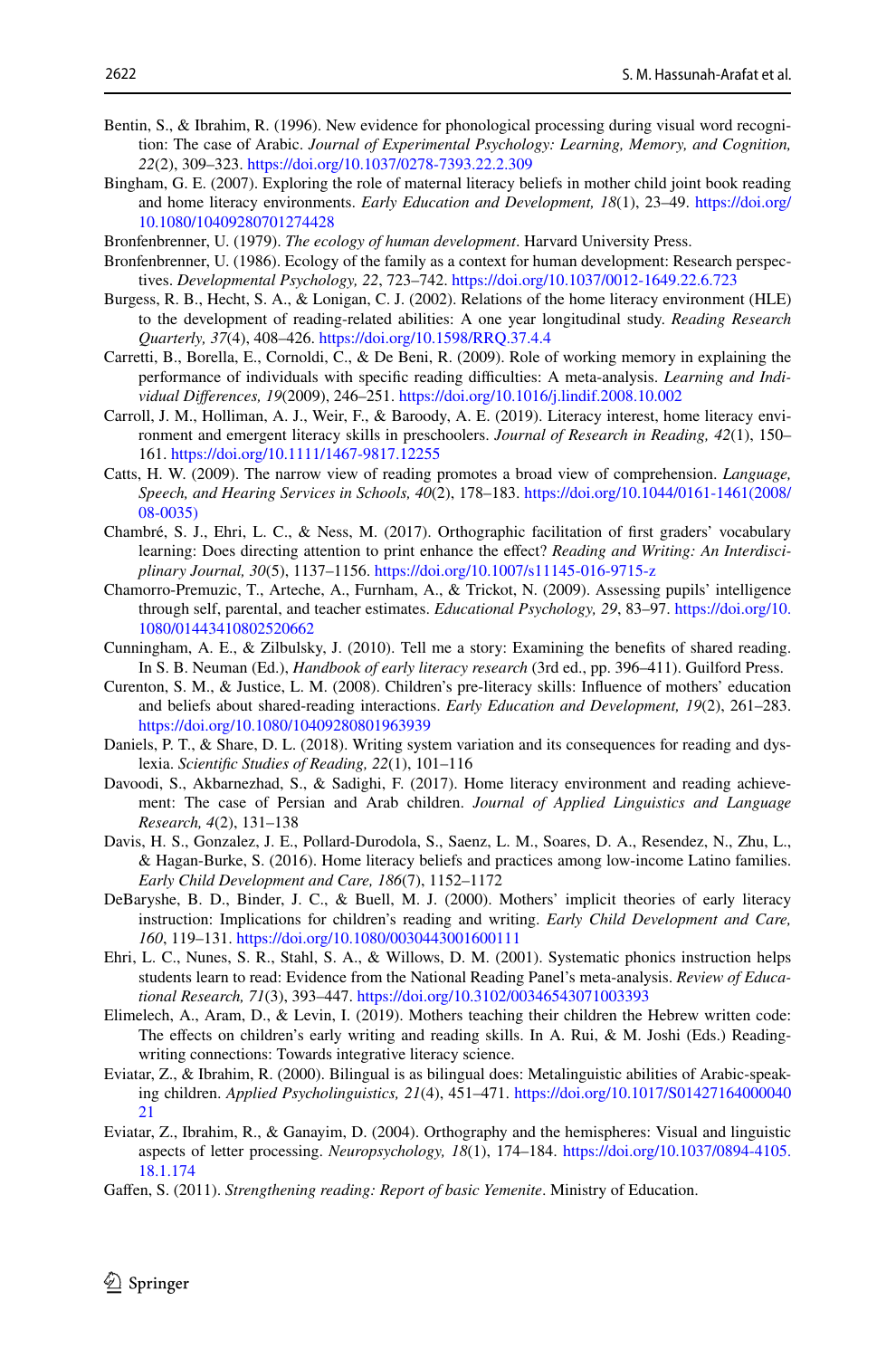- <span id="page-20-16"></span>Glascoe, F. P. (1999). The value of parents' concerns to detect and address developmental and behavioural problems. *Journal of Paediatrics and Child Health, 35*, 1–8. [https://doi.org/10.1046/j.1440-](https://doi.org/10.1046/j.1440-1754.1999.00342.x) [1754.1999.00342.x](https://doi.org/10.1046/j.1440-1754.1999.00342.x)
- <span id="page-20-21"></span>Gough, P. B., Hoover, W. A., & Peterson, C. L. (1996). Some observations on a simple view of reading. In C. Cornoldi, & J. Oakhill (Eds.) *Reading comprehension difculties* (pp. 1–13). Erlbaum.
- <span id="page-20-13"></span>Goodnow, J. J. (2002). Parents' knowledge and expectations: Using what we know. In M. Bornstein (Ed.), *Handbook of parenting: Being and becoming a parent* (pp. 439–460). Lawrence Erlbaum Associates.
- <span id="page-20-12"></span>Guo, Y., Puranik, C., Kelcey, B., Sun, J., Dinnesen, M. S., & Breit-Smith, A. (2020). The role of home literacy practices in kindergarten children's early writing development: A one-year longitudinal study. *Early Education and Development*.<https://doi.org/10.1080/10409289.2020.1746618>
- <span id="page-20-14"></span>Hadad Haj-Yahya, N. & Bachar Cohen, Y. (2019). *The Arab population in Israel in numbers*. The Israel Democracy Institute.<https://www.idi.org.il/books/26352>.
- <span id="page-20-7"></span>Hassunah-Arafat, S. (2010). Maternal mediation during a shared book-reading activity and contribution to children' literacy in kindergarten and frst grade: Evidence from the Arab family. Unpublished doctoral dissertation. Bar-Ilan University, Israel [Hebrew].
- <span id="page-20-10"></span>Hassunah Arafat, S., Korat, O., Aram, D., & Saiegh-Haddad, E. (2017). Continuity in literacy development from kindergarten to frst grade: A longitudinal study of Arabic speaking children. Reading and Writing: An Interdisciplinary Journal, 30, 1–19. [https://doi.org/10.1007/s11145-016-9709-x.](https://doi.org/10.1007/s11145-016-9709-x)
- <span id="page-20-5"></span>Hassunah Arafat, S., Sarssur., M., Korat, O., Aram, D. (2021). Early literacy among Arab children. In F. Nasser-Abu & M. Israelashvili (Eds.) Education in Arab Society in Israel. Tel Aviv: Mofet [Hebrew].
- <span id="page-20-6"></span>Hindi, N. (2012). *From literacy in preschool to reading in second grade in Arabic* (Unpublished doctoral dissertation, Tel Aviv University, Israel). (in Hebrew).
- <span id="page-20-3"></span>Ibrahim, R., Eviatar, Z., & Aharon-Peretz, J. (2007). Metalinguistic awareness and reading performance: A cross language comparison. *Journal of Psycholinguistic Research, 36*(4), 97–117. [https://doi.org/](https://doi.org/10.1007/s10936-006-9046-3) [10.1007/s10936-006-9046-3](https://doi.org/10.1007/s10936-006-9046-3)
- <span id="page-20-2"></span>Ibrahim, Z. (2010). *Some of the mental and social variables related to reading readiness in preschoolers*  (Unpublished thesis, El-Zakaik University, Egypt).
- <span id="page-20-0"></span>Ferguson, C. A. (1959). Diglossia. *Word, 15*(2), 325–340. [https://doi.org/10.1080/00437956.1959.11659](https://doi.org/10.1080/00437956.1959.11659702) [702](https://doi.org/10.1080/00437956.1959.11659702)
- <span id="page-20-11"></span>Fernald, A., Marchman, V. A., & Weisleder, A. (2013). SES diferences in language processing skill and vocabulary are evident at 18 months. *Developmental Science, 16*(2), 234–248. [https://doi.org/10.1111/](https://doi.org/10.1111/desc.12019) [desc.12019](https://doi.org/10.1111/desc.12019)
- <span id="page-20-15"></span>Fitzgerald, J., Spiegel, D. L., & Cunningham, J. W. (1991). The relationship between parental literacy level and perceptions of emergent literacy. *Journal of Reading Behavior, 23*(2), 191–213
- <span id="page-20-20"></span>Fuchs, H., & Friedman-Wilson, T. (2018). *Integration of Arab women in the workforce: Education, employment, and salary*. Taub Center for Social Policy Studies in Israel. [http://taubcenter.org.il/wp-content/](http://taubcenter.org.il/wp-content/files_mf/arabisraeliwomen.pdf) [fles\\_mf/arabisraeliwomen.pdf.](http://taubcenter.org.il/wp-content/files_mf/arabisraeliwomen.pdf)
- <span id="page-20-18"></span>Furnham, A., & Valgeirsson, H. (2007). Parents' estimations of their own intelligence and that of their children: A comparison between English and Icelandic parents. *Scandinavian Journal of Psychology, 48*, 289–298.<https://doi.org/10.1111/j.1467-9450.2007.00587.x>
- <span id="page-20-4"></span>Israeli Ministry of Education. (2008). Preschool language curriculum. [http://cms.education.gov.il/Educa](http://cms.education.gov.il/EducationCMS/Units/Tochniyot_Limudim/ArabicKdamYesodi/tochnyot/ChinuchLeshoni.htm) [tionCMS/Units/Tochniyot\\_Limudim/ArabicKdamYesodi/tochnyot/ChinuchLeshoni.htm](http://cms.education.gov.il/EducationCMS/Units/Tochniyot_Limudim/ArabicKdamYesodi/tochnyot/ChinuchLeshoni.htm).
- <span id="page-20-9"></span>Jamallah-Nasser, H. (2008). *Impact of letter name knowledge on early writing development amongst Arabicspeaking preschoolers: An intervention study* (Unpublished Master's thesis, Tel Aviv University, Israel). (in Hebrew)
- <span id="page-20-1"></span>Kareeri, M. (2013). *The role of visual media in the acquisition of written Arabic for children: The model of the Spacetoon television station* (Lecture delivered at the First International Conference on Arabic Language, Beirut, Lebanon).
- <span id="page-20-8"></span>Kardosh, L. (2016). *The development of phonological awareness among native Arabic-speaking kindergarten children* (Unpublished Master's thesis, University of Haifa, Israel). (in Hebrew)
- <span id="page-20-19"></span>Kårstad, S. B., Kvello, Ø., Wichstrøm, L., & Berg-Nielsen, T. S. (2014). What do parents know about their children's comprehension of emotions? Accuracy of parental estimates in a community sample of preschoolers. *Child: Care, Health and Development, 40*(3), 346–353.
- <span id="page-20-17"></span>Koch, H., Kastner-Koller, U., Deimann, P., Kossmeier, C., Koitz, C., & Steiner, M. (2011). The development of kindergarten children as evaluated by their kindergarten teachers and mothers. *Psychological Test and Assessment Modeling, 53*(2), 241–257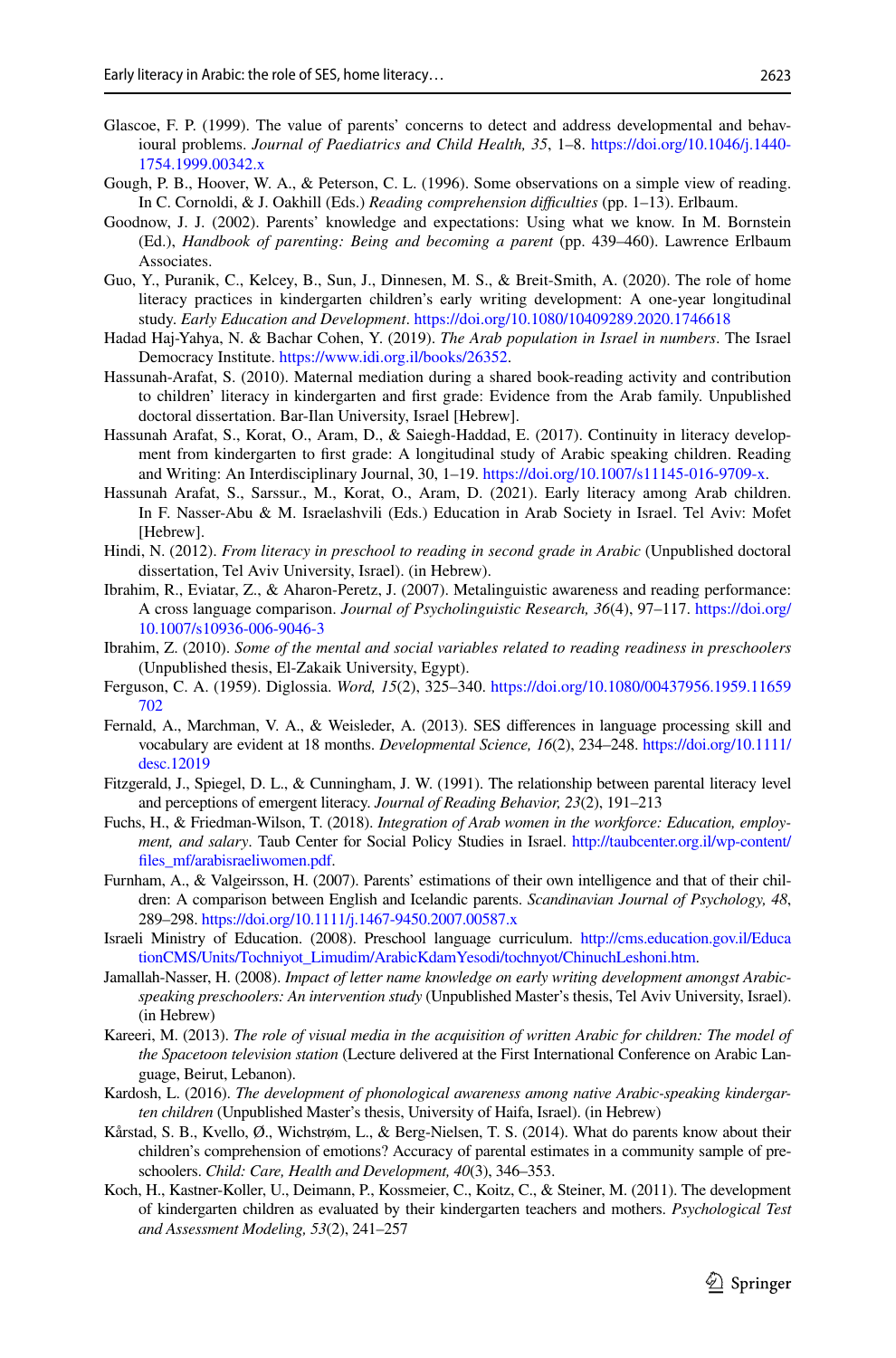- <span id="page-21-18"></span>Korat, O. (2004). Mothers' and teachers' attributions of the academic functioning of Israeli second graders: acomparison between social groups.*Early Childhood Research Quarterly*. [https://doi.org/10.](https://doi.org/10.1016/j.ecresq.2004.07.001) [1016/j.ecresq.2004.07.001.](https://doi.org/10.1016/j.ecresq.2004.07.001)
- <span id="page-21-16"></span>Korat, O. (2005). Contextual and non-contextual knowledge in emergent literacy development: A comparison between children from low SES and middle SES communities. *Early Childhood Research Quarterly, 20*(2), 220–238. [https://doi.org/10.1016/j.ecresq.2005.04.009.](https://doi.org/10.1016/j.ecresq.2005.04.009)
- <span id="page-21-19"></span>Korat, O. (2009). How accurate can mothers and teachers be regarding children's emergent Literacy development? A comparison between mothers with high and low education. *Early Child Development and Care, 179*(1), 27–41. <https://doi.org/10.1080/03004430600879232>.
- <span id="page-21-15"></span>Korat, O. (2011). Mothers' and teachers' estimations of frst graders' literacy level and their relation to the children's actual performance in diferent SES groups. *Education and Treatment of Children, 34*(3), 347-371.<https://doi.org/10.1353/etc.2011.0021>
- <span id="page-21-8"></span>Korat, O. & Haglili, S. (2007). Maternal evaluations of children's emergent literacy level, maternal mediation in book reading, and children's emergent literacy level: A comparison between SES groups. Journal of Literacy Research 39, 249–276. <https://doi.org/10.1080/10862960701331993>.
- <span id="page-21-12"></span>Korat, O., Hassunah Arafat, S., Aram, D., & Klein, P. (2012). Book reading mediation, SES, home literacy environment and children's literacy: Evidence from Arabic-speaking families. *First Language, 33*(2), 132–154. [https://doi.org/10.1177/0142723712455283.](https://doi.org/10.1177/0142723712455283)
- <span id="page-21-10"></span>Korat, O., & Levin, I. (2001). Maternal beliefs, mother-child interaction, comparison of independent and collaborative text writing between two social group. *Journal of Applied Developmental Psychology 22,* 397–420.
- <span id="page-21-0"></span>McBride-Chang, C. (2014). The development of phonological processing and language for reading. In *Children's literacy development* (pp. 22–45). Texts in Developmental Psychology, University of London.
- <span id="page-21-13"></span>Meagher, S. M., Arnold, D. H., Doctorof, G. L., & Baker, C. N. (2008). The relationship between maternal beliefs and behavior during shared reading. *Early Education and Development, 19*, 138–160. [https://](https://doi.org/10.1080/10409280701839221) [doi.org/10.1080/10409280701839221](https://doi.org/10.1080/10409280701839221)
- <span id="page-21-9"></span>Midraj, S., & Midraj, J. (2011). Parental involvement and grade four students' Arabic reading achievement. *European Journal of Educational Studies, 3*(2), 245–260
- <span id="page-21-6"></span>National Institute for Literacy [NIFL]. (2008). *Developing early literacy: A scientifc synthesis of early literacy development and implications for intervention*. Report of the National Early Literacy Panel. [http://](http://lincs.ed.gov/publications/pdf/NELPReport09.pdf) [lincs.ed.gov/publications/pdf/NELPReport09.pdf](http://lincs.ed.gov/publications/pdf/NELPReport09.pdf).
- <span id="page-21-17"></span>Neuman, S. B., Kaefer, T., & Pinkham, A. M. (2018). A double dose of disadvantage: Language experiences for low-income children in home and school. *Journal of Educational Psychology, 110*(1), 102–118. <https://doi.org/10.1037/edu0000201>
- <span id="page-21-7"></span>OECD (2010). PISA 2009 key fndings. [https://www.oecd.org/pisa/pisaproducts/pisa2009keyfndings.](https://doi.org/https://www.oecd.org/pisa/pisaproducts/pisa2009keyfindings.htm) [htm](https://doi.org/https://www.oecd.org/pisa/pisaproducts/pisa2009keyfindings.htm)
- <span id="page-21-14"></span>Puccioni, J. (2018). Parental beliefs about school readiness, home and school-based involvement, and children's academic achievement. *Journal of Research in Childhood Education, 32*(4), 435–454. [https://](https://doi.org/10.1080/02568543.2018.1494065) [doi.org/10.1080/02568543.2018.1494065](https://doi.org/10.1080/02568543.2018.1494065)
- <span id="page-21-20"></span>Ravid, D. (2002). Language and literacy in the transition from preschool to school. In P. Klein, & D. Givon (Eds.), *Language learning and literacy in early childhood* (pp. 43–70). Tel Aviv University.
- <span id="page-21-4"></span>Robins, S., Treiman, R., & Rosales, N. (2014). Letter knowledge in parent–child conversations. *Reading and Writing: An Interdisciplinary Journal, 27*(3), 407–429
- <span id="page-21-11"></span>Rodriguez, E. T., Tamis-LeMonda, C. S., Spellmann, M. E., Pan, B. A., Raikes, H., Lugo-Gil, J., & Luze, G. (2009). The formative role of home literacy experiences across the frst three years of life in children from low-income families. *Journal of Applied Developmental Psychology, 30*(6), 677–694. [https://doi.](https://doi.org/10.1016/j.appdev.2009.01.003) [org/10.1016/j.appdev.2009.01.003](https://doi.org/10.1016/j.appdev.2009.01.003)
- <span id="page-21-2"></span>Saiegh-Haddad, E. (2018). MAWRID: A model of Arabic word reading in development. *Journal of Learning Disabilities, 51*, 454–462.<https://doi.org/10.1177/0022219417720460>
- <span id="page-21-1"></span>Saiegh-Haddad, E. (2017). Learning to read in Arabic. In L. Verhoeven & C. Perfetti (Eds.), *Reading acquisition across languages and writing systems: An international handbook* (pp. 127–154). Cambridge University Press.
- <span id="page-21-3"></span>Saiegh-Haddad, E. (2012). Literacy refexes of Arabic diglossia. In M. Leikin, M. Schwartz, & Y. Tobin (Eds.), *Current issues in Bilingualism: Cognitive and sociolinguistic perspectives* (pp. 43–55). Springer.
- <span id="page-21-21"></span>Saiegh-Haddad, E. (2008). The challenge diglossia poses for children acquiring basic reading processes in Arabic: Review and hypothesis. *Language and Literacy, 1*, 105–126 (in Hebrew).
- <span id="page-21-5"></span>Saiegh-Haddad, E. (2007). Epilinguistic and metalinguistic phonological awareness may be subject to diferent constraints: Evidence from Hebrew. *First Language, 27*(4), 385–405